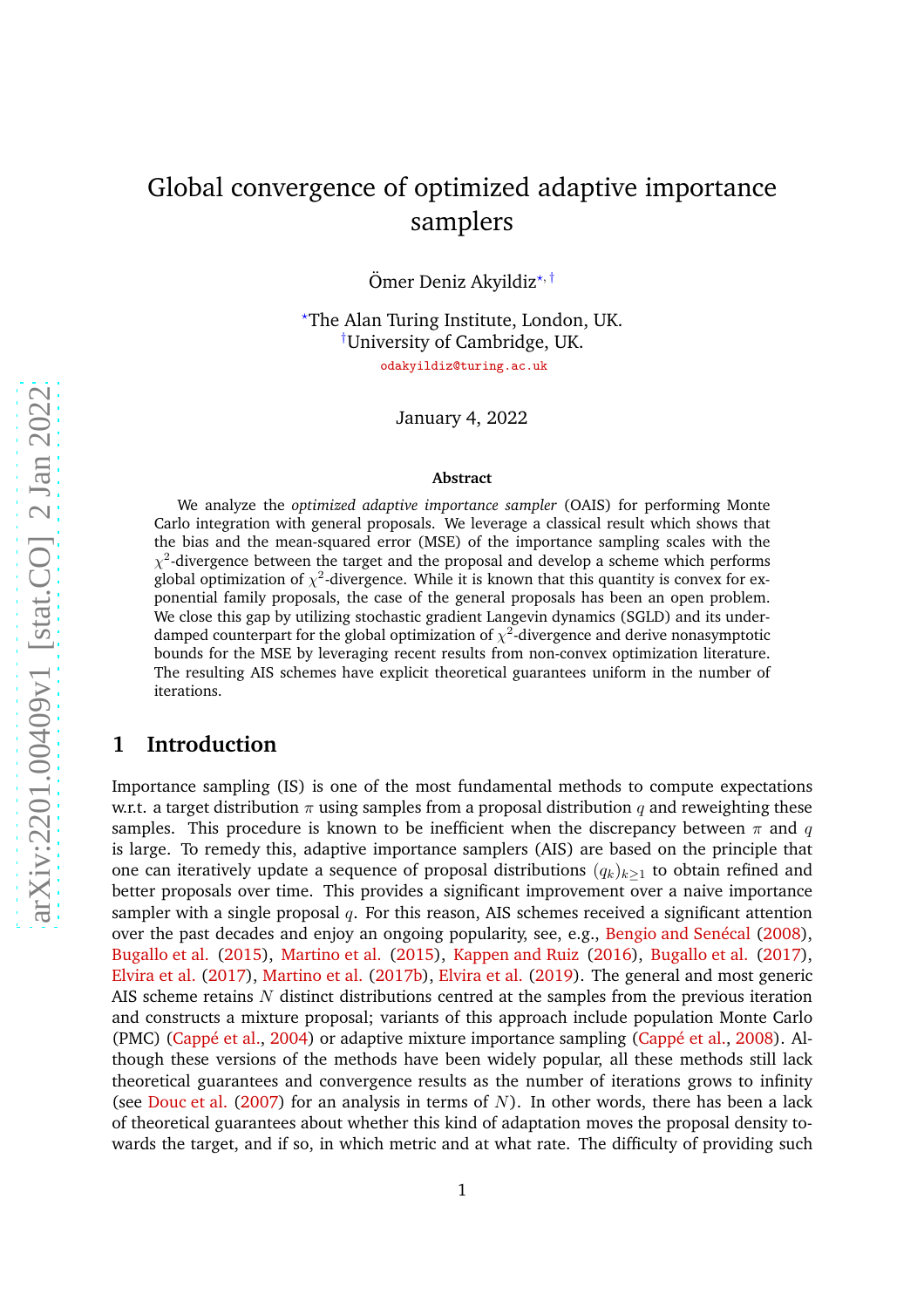rates stems from the fact that it is difficult to quantify the convergence of the nonparametric mixture distributions to the target measure.

In this paper, we aim to address this fundamental question for a different (and more tractable) class of samplers, parametric AIS schemes, using the available results from nonconvex optimization literature. Recently, this fundamental theoretical problem was addressed by [Akyildiz and Míguez](#page-12-3) [\(2021\)](#page-12-3) who considered a specific family of proposals, i.e., the exponential family as fixed proposal family. In this case, a fundamental quantity in the MSE bound of the importance sampler, specifically the  $\chi^2$ -divergence (or equivalently the variance of the importance weights), can be shown to be convex which leads to a natural adaptation strategy based on convex optimization, see, e.g., [Arouna](#page-12-4) [\(2004a](#page-12-4)[,b\)](#page-12-5), [Kawai](#page-13-6) [\(2008\)](#page-13-6), [Lapeyre and Lelong](#page-14-2) [\(2011\)](#page-14-2), [Ryu and Boyd](#page-14-3) [\(2014\)](#page-14-3), [Kawai](#page-14-4) [\(2017](#page-14-4), [2018\)](#page-14-5) for the algorithmic applications of this property. This quantity appeared and was investigated in other contexts, e.g., sequential Monte Carlo methods [\(Cornebise et al.](#page-13-7), [2008\)](#page-13-7), asymptotic analysis [\(Delyon and Portier,](#page-13-8) [2018](#page-13-8)), or to determine the necessary sample size for the IS [\(Sanz-Alonso](#page-14-6), [2018](#page-14-6), [Sanz-Alonso and Wang](#page-15-0), [2021\)](#page-15-0). The convexity property of  $\chi^2$ -divergence when the proposal is from the exponential family was exploited by [Akyildiz and Míguez](#page-12-3) [\(2021\)](#page-12-3) to prove finite, uniform-in-time error bounds for the AIS, in particular, providing a general convergence rate  $O(1/\sqrt{k}N + 1/N)$  for the  $L_2$  error for the importance sampler, where  $k$  is the number of iterations and  $N$  is the number of Monte Carlo samples used for integration. However, this result does not apply for a general proposal distribution, as this results in a function in the MSE bound that is non-convex in the parameter of the proposal.

We address the problem of globally optimizing AIS by designing non-convex optimization schemes for  $\chi^2$  divergence. This enables us to prove global convergence results for the AIS that can be controlled by the parameters of the non-convex optimization schemes. Specifically, we use stochastic gradient Langevin dynamics (SGLD) [\(Welling and Teh,](#page-15-1) [2011\)](#page-15-1) and its underdamped counterpart, stochastic gradient Hamiltonian Monte Carlo (SGHMC) [\(Chen et al.](#page-13-9), [2014](#page-13-9)), for non-convex optimization. Recently, global convergence of these algorithms for nonconvex optimization were shown in several works, see, e.g., [Raginsky et al.](#page-14-7) [\(2017](#page-14-7)), [Xu et al.](#page-15-2) [\(2018\)](#page-15-2), [Erdogdu et al.](#page-13-10) [\(2018](#page-13-10)), [Zhang et al.](#page-15-3) [\(2019\)](#page-15-3), [Akyildiz and Sabanis](#page-12-6) [\(2020\)](#page-12-6), [Gao et al.](#page-13-11) [\(2021\)](#page-13-11), [Lim and Sabanis](#page-14-8) [\(2021\)](#page-14-8), [Lim et al.](#page-14-9) [\(2021\)](#page-14-9). We leverage these results for proving that optimizing a general non-convex  $\chi^2$ -divergence leads to a global convergence result for the resulting AIS schemes. In particular, we design two schemes, (i) Stochastic Overdamped Langevin AIS (SOLAIS) which uses SGLD to adapt its proposal, (ii) Stochastic Underdamped Langevin AIS (SULAIS) which uses SGHMC to adapt its proposal, and prove global convergence rates of these two schemes.

We note that the use of Langevin dynamics within the AIS is explored before, see, e.g., [Fasiolo et al.](#page-13-12) [\(2018\)](#page-13-12), [Elvira and Chouzenoux](#page-13-13) [\(2019\)](#page-13-13), [Mousavi et al.](#page-14-10) [\(2021](#page-14-10)), also see, [Martino et al.](#page-14-1) [\(2017b](#page-14-1)[,a](#page-14-11)), [Llorente et al.](#page-14-12) [\(2021\)](#page-14-12) for the use of Markov chain Monte Carlo (MCMC) based proposals. However, these ideas are distinct from our work, in the sense that they explore driving the parameters (or samples) w.r.t. the gradient of the log-target, i.e.,  $\log \pi$ , rather than  $\chi^2$ -divergence. Our proposal adaptation approach is motivated by quantitative error bounds, hence has provable guarantees. Other MCMC-based methods also perform well and interesting for a future analysis – but require a different approach.

**Organization.** The paper is organized as follows. In Sec [2,](#page-2-0) we provide a brief background of adaptive importance sampling schemes and, specifically, the parametric AIS which we aim at analyzing. We also introduce the fundamental results on which we rely in later sections. In Sec. [3,](#page-6-0) we describe two algorithms which are explicitly designed to globally optimize the  $\chi^2$ divergence between the target and the proposal. In Sec. [4,](#page-7-0) we prove nonasymptotic error rates for the MSE of these samplers using results from non-convex optimization literature. These bounds are then discussed in detail in Sec. [5.](#page-11-0) Finally, we conclude with Sec. [6.](#page-11-1)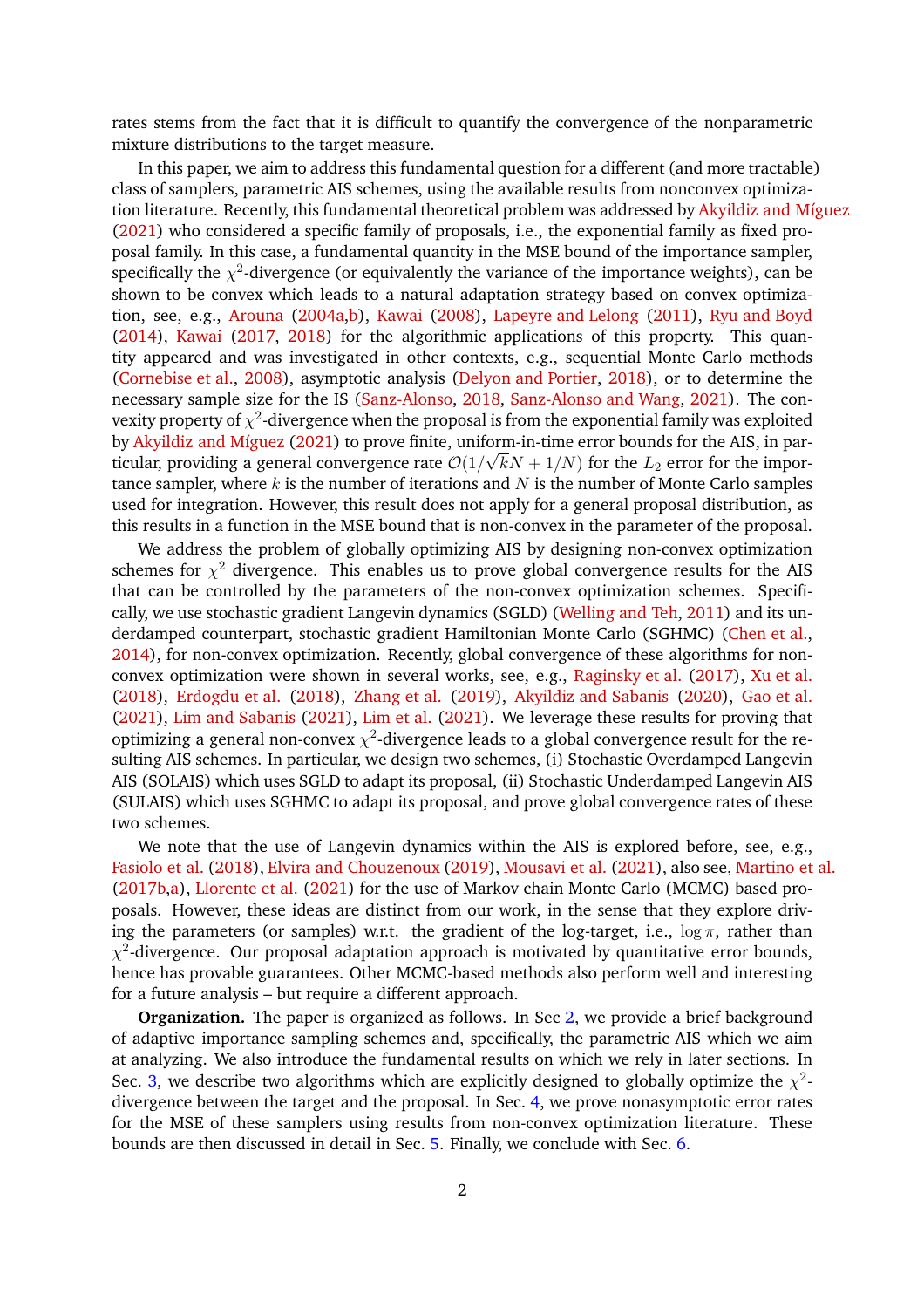### **Notation**

For an integer  $k \in \mathbb{N}$ , we denote  $[k] = \{1, \ldots, k\}$ . The state-space is denoted as X where  $\mathsf{X} \subseteq \mathbb{R}^{d_x}$ with  $d_x \geq 1$ . We use  $B(X)$  to denote the set of bounded functions on X and  $P(X)$  to denote the set of probability measures on X, respectively. We write  $(\varphi, \pi) = \int \varphi(x) \pi(\mathrm{d}x)$  or  $\mathbb{E}_{\pi}[\varphi(X)]$  and  $\text{var}_{\pi}(\varphi) = (\varphi^2, \pi) - (\varphi, \pi)^2.$ 

We will use  $\pi$  to denote the target distribution. Accordingly, we use  $\Pi$  to denote the unnormalized target, i.e., we have  $\pi(x) = \Pi(x)/Z_{\pi}$ . We denote the proposal distribution with  $q_{\theta}$ where  $\theta \in \mathbb{R}^{d_{\theta}}$  where  $d_{\theta}$  denotes the parameter dimension. We denote both the measures,  $\pi$ and  $q_{\theta}$ , and their densities with the same letters.

To denote the minimum value of functions  $\rho$ , R, we use  $\rho_{\star}$ ,  $R_{\star}$ .

### <span id="page-2-0"></span>**2 Background**

In this section, we give a brief background and formulation of the problem.

### **2.1 Importance sampling**

Given a target density  $\pi \in \mathcal{P}(X)$ , we are interested in computing integrals of the form

<span id="page-2-1"></span>
$$
(\varphi, \pi) = \int_{\mathsf{X}} \varphi(x)\pi(x) \mathrm{d}x. \tag{1}
$$

We assume that we can only evaluate the unnormalized density and cannot sample from  $\pi$ directly. Importance sampling is based on the idea of using a proposal distribution to sample from and weight these samples to account for the discrepancy between the target and the proposal. These weights and samples are finally used to construct an estimator of the integral. In particular, let  $q_\theta \in \mathcal{P}(\mathsf{X})$  be the proposal with parameter  $\theta \in \mathbb{R}^{d_\theta}$ , then the unnormalised target density  $\Pi : X \to \mathbb{R}_+$  is given as

$$
\pi(x) = \frac{\Pi(x)}{Z_{\pi}},
$$

where  $Z_\pi:=\int_{\mathsf{X}}\Pi(x)\mathrm{d} x<\infty.$  Next, we define the unnormalized weight function  $W_\theta:\mathsf{X}\times\mathbb{R}^{d_\theta}\to$  $\mathbb{R}_+$  as

$$
W_{\theta}(x) = \frac{\Pi(x)}{q_{\theta}(x)}.
$$

Given a target  $\pi$  and a proposal  $q_{\theta}$ , the importance sampling procedure first draws a set of independent and identically distributed (iid) samples  $\{x^{(i)}\}_{i=1}^N$  from  $q_\theta$ . Next, we construct the empirical measure  $\pi^N_{\theta}$  as

$$
\pi_{\theta}^N(\mathrm{d}x) = \sum_{i=1}^N \mathsf{w}_{\theta}^{(i)} \delta_{x^{(i)}}(\mathrm{d}x),
$$

where,

$$
\mathbf{w}_{\theta}^{(i)} = \frac{W_{\theta}(x^{(i)})}{\sum_{j=1}^{N} W_{\theta}(x^{(j)})}.
$$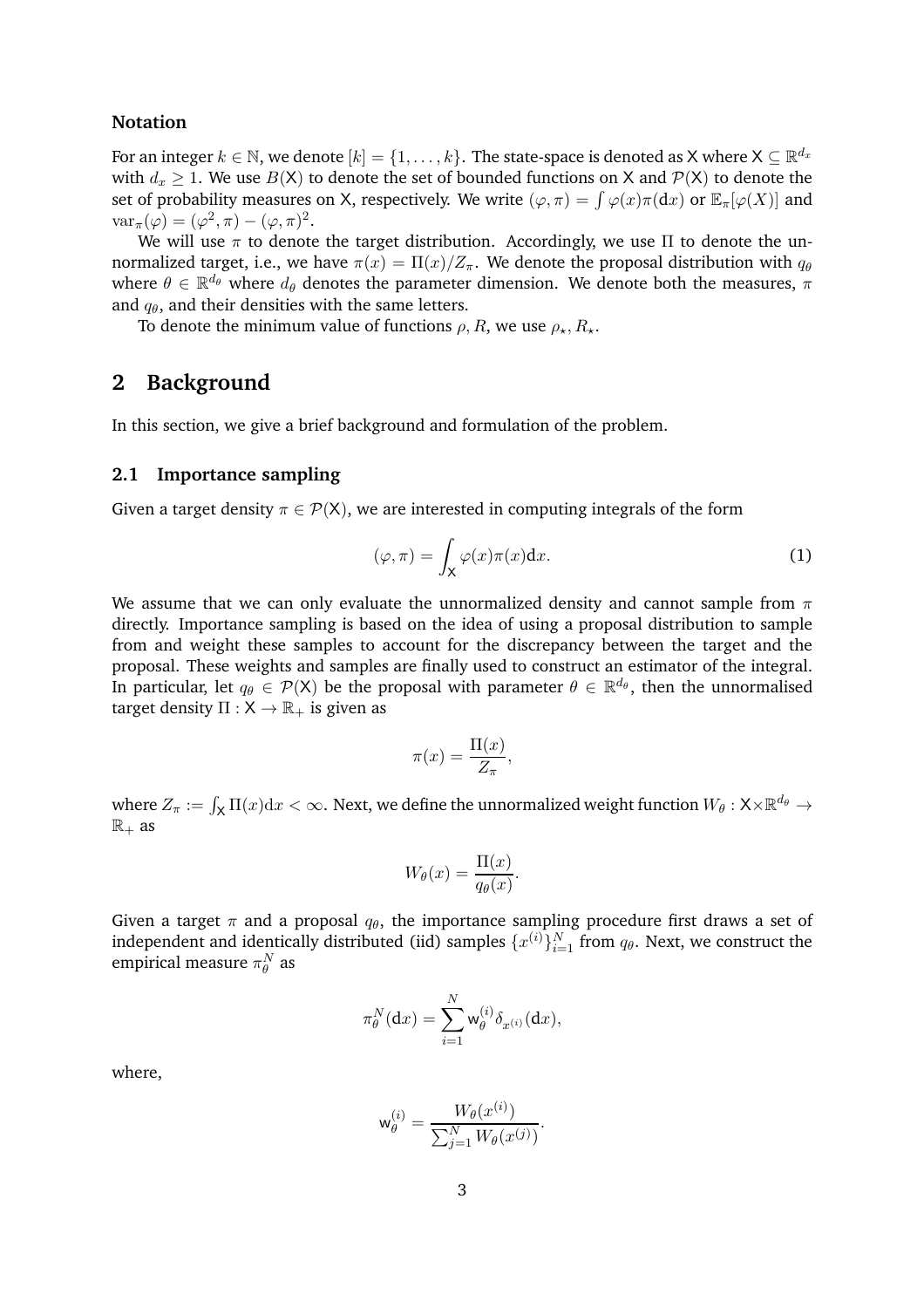Finally this measure yields the self-normalizing importance sampling (SNIS) estimate

<span id="page-3-0"></span>
$$
(\varphi, \pi_{\theta}^{N}) = \sum_{i=1}^{N} \mathsf{w}_{\theta}^{(i)} \varphi(x^{(i)}).
$$
 (2)

Although the estimator [\(2\)](#page-3-0) is biased in general, one can show that the bias and the MSE vanish with a rate  $\mathcal{O}(1/N)$ . Below, we present the well-known MSE bound (see, e.g., [Agapiou et al.](#page-12-7) [\(2017\)](#page-12-7) or [Akyildiz and Míguez](#page-12-3) [\(2021\)](#page-12-3)).

<span id="page-3-2"></span>**Theorem 1.** Assume that  $(W_\theta^2, q_\theta) < \infty$ . Then for any  $\varphi \in B(\mathsf{X})$ , we have

$$
\mathbb{E}\left[\left((\varphi,\pi)-(\varphi,\pi_{\theta}^{N})\right)^{2}\right] \leq \frac{c_{\varphi}\rho(\theta)}{N},\tag{3}
$$

where  $c_\varphi = 4 \|\varphi\|_\infty^2$  and the function  $\rho : \Theta \to [\rho_\star, \infty)$  is defined as

<span id="page-3-3"></span><span id="page-3-1"></span>
$$
\rho(\theta) = \mathbb{E}_{q_{\theta}} \left[ \frac{\pi^2(X)}{q_{\theta}^2(X)} \right],
$$
\n(4)

*where*  $\rho_{\star} := \inf_{\theta \in \Theta} \rho(\theta) \geq 1$ .

*Proof.* See [Agapiou et al.](#page-12-7) [\(2017,](#page-12-7) Thm. 2.1) or [Akyildiz and Míguez](#page-12-3) [\(2021](#page-12-3), Thm. 1) for a proof.  $\Box$ 

**Remark 1.** It will be useful for us to write the bound [\(3\)](#page-3-1) as

$$
\mathbb{E}\left[\left((\varphi,\pi)-(\varphi,\pi_{\theta}^{N})\right)^{2}\right] \leq \frac{c_{\varphi}R(\theta)}{NZ_{\pi}^{2}},\tag{5}
$$

where

<span id="page-3-4"></span>
$$
R(\theta) = \mathbb{E}_{q_{\theta}} \left[ \frac{\Pi^2(X)}{q_{\theta}^2(X)} \right].
$$
 (6)

Note that while the function  $\rho$  and related quantities (such as its gradients) cannot be computed by sampling from  $q_{\theta}$  (since we cannot evaluate  $\pi(x)$ ), same quantities for  $R(\theta)$  can be computed since  $\Pi(x)$  can be evaluated.

**Remark 2.** As shown in [Agapiou et al.](#page-12-7) [\(2017\)](#page-12-7), the function  $\rho$  can be written in terms of  $\chi^2$ divergence between  $\pi$  and  $q_{\theta}$ , i.e.,

$$
\rho(\theta) := \chi^2(\pi || q_\theta) + 1.
$$

Note also that  $\rho(\theta)$  can also be written in terms of the variance of the weight function  $w_{\theta} =$  $\pi(x)/q_\theta(x)$ , which *is* the  $\chi^2$ -divergence, i.e.,

$$
\rho(\theta) = \text{var}_{q_{\theta}}(w_{\theta}(X)) + 1.
$$

Finally, a similar result can be presented for the bias from [Agapiou et al.](#page-12-7) [\(2017\)](#page-12-7).

**Theorem 2.** Assume that  $(W_\theta^2, q_\theta) < \infty$ . Then for any  $\varphi \in B(\mathsf{X})$ , we have

$$
\left|\mathbb{E}\left[\left(\varphi,\pi_{\theta}^{N}\right)\right]-\left(\varphi,\pi\right)\right|\leq \frac{\bar{c}_{\varphi}\rho(\theta)}{N},
$$

where  $\bar{c}_{\varphi} = 12 \|\varphi\|_{\infty}^2$  and the function  $\rho : \Theta \to [\rho_\star, \infty)$  is the same as in Thm. [1.](#page-3-2) *Proof.* See Thm. 2.1 in [Agapiou et al.](#page-12-7) [\(2017](#page-12-7)).  $\Box$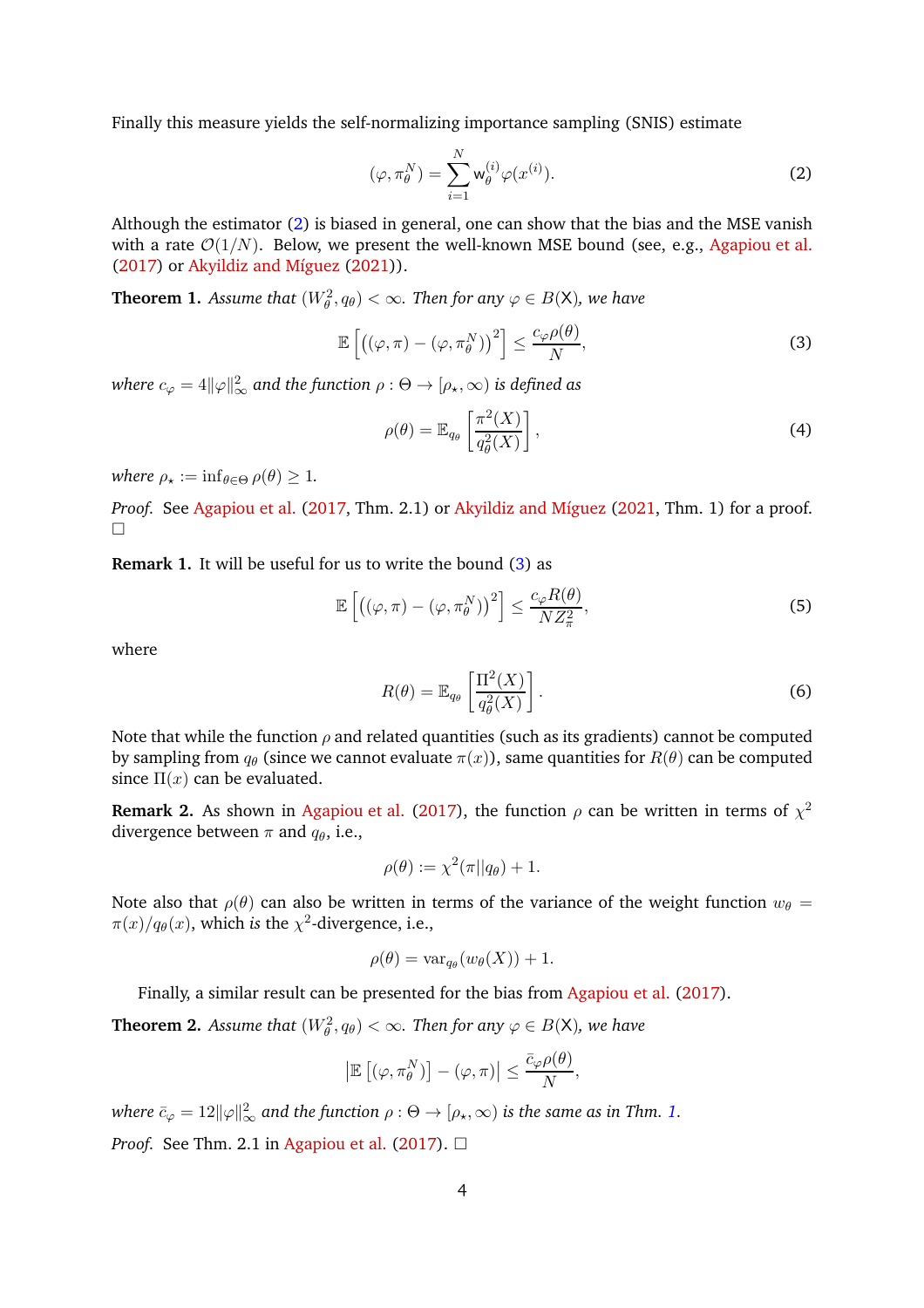### <span id="page-4-0"></span>**Algorithm 1** Parametric AIS

1: Choose a parametric proposal  $q_\theta$  with initial parameter  $\theta = \theta_0$ .

2: **for**  $t \ge 1$  **do**<br>3: Adapt the

Adapt the proposal,

$$
\theta_k^{\eta} = \mathcal{T}_{k,\eta}(\theta_{k-1}^{\eta}),
$$

4: Sample,

$$
x_k^{(i)} \sim q_{\theta_k^n}, \quad \text{for } i = 1, \dots, N,
$$

5: Compute weights,

$$
\mathsf{w}_{\theta_k^{\eta}}^{(i)} = \frac{W_{\theta_k^{\eta}}(x_k^{(i)})}{\sum_{i=1}^N W_{\theta_k^{\eta}}(x_k^{(i)})}, \text{ where } W_{\theta_k^{\eta}}^{(i)} = \frac{\Pi(x_k^{(i)})}{q_{\theta_k^{\eta}}(x^{(i)})}.
$$

6: Report the point-mass probability measure

$$
\pi_{\theta_k^{\eta}}^N(\mathrm{d}x) = \sum_{i=1}^N \mathsf{w}_{\theta_k^{\eta}}^{(i)} \delta_{x_k^{(i)}}(\mathrm{d}x),
$$

and the estimator

$$
(\varphi,\pi_{\theta_k^{\eta}}^N)=\sum_{i=1}^N \mathsf{w}_{\theta_k^{\eta}}^{(i)}\varphi(x_k^{(i)}).
$$

7: **end for**

#### **2.2 Parametric adaptive importance samplers**

Importance sampling schemes tend to perform poorly in practice when the chosen proposal is "far away" from the target – leading to samples with degenerate weights, resulting in lower effective sample sizes. We can already see this fact from Thm. [1:](#page-3-2) For any parametric family  $q_{\theta}$ , the function  $\rho(\theta)$  defines a distance measure between  $\pi$  and  $q_{\theta}$ . A large discrepancy between the target and the proposal implies a large  $\rho$ , which degrades the error bound. For this reason, in practice, the proposals are *adapted*, meaning that they are refined over iterations to better match the target. In literature, mainly, the nonparametric adaptive mixture samplers are employed, see, e.g., [\(Cappé et al.](#page-13-3), [2004,](#page-13-3) [Bugallo et al.,](#page-12-2) [2017](#page-12-2)) and many variants including multiple proposals are proposed, see, e.g., [\(Martino et al.,](#page-14-1) [2017b,](#page-14-1) [Elvira et al.](#page-13-2), [2019](#page-13-2)).

In contrast to the mixture samplers, we review here the *parametric AIS*. In this scheme, the proposal distribution is not a mixture with weights, but instead, a parametric family of distributions, denoted  $q_{\theta}$ . Adaptation, therefore, becomes a problem of updating the parameter  $\theta_k^{\eta}$  $\eta_{k}^{\eta}$ , where  $\eta$  is the parameter of the updating mechanism, which results in a sequence of proposal distributions denoted  $(q_{\theta_k^{\eta}})_{k\geq 1}$ .

Consider the proposal distribution  $q_{\theta_{k-1}^{\eta}}$  at iteration  $k-1$ . For performing one step of this scheme, the parameter  $\theta_k^{\eta}$  $\frac{\eta}{k-1}$  is updated via a mapping

$$
\theta_k^{\eta} = \mathcal{T}_{\eta,k}(\theta_{k-1}^{\eta}),
$$

where  $\{\mathcal{T}_{n,k} : \Theta \to \Theta, k \geq 1\}$ , is a sequence of deterministic or stochastic maps parameterized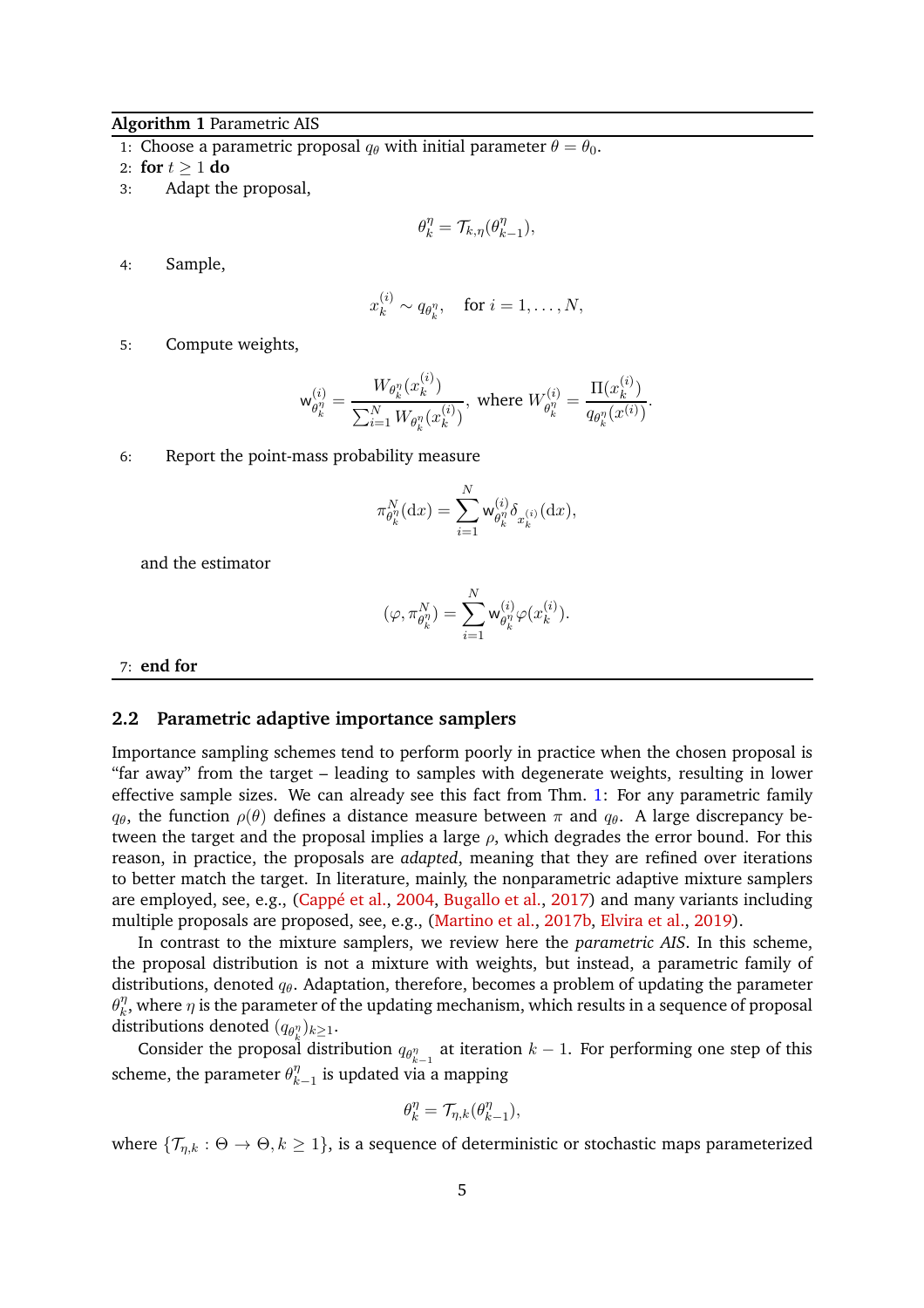by  $\eta$ , typically in the form of optimizers (hence  $\eta$  can be the step-size). We then continue with the conventional importance sampling technique, by simulating from this proposal

$$
x_k^{(i)} \sim q_{\theta_k^{\eta}}(\mathrm{d}x), \quad \text{for } i = 1, \dots, N,
$$

computing the weights

$$
\mathsf{w}_{\theta_k^{\eta}}^{(i)} = \frac{W_{\theta_k^{\eta}}(x_k^{(i)})}{\sum_{i=1}^N W_{\theta_k^{\eta}}(x_k^{(i)})},
$$

and finally constructing the empirical measure

$$
\pi_{\theta_k^{\eta}}^N(\mathrm{d}x) = \sum_{i=1}^N \mathsf{w}_{\theta_k^{\eta}}^{(i)} \delta_{x_k^{(i)}}(\mathrm{d}x).
$$

The estimator of the integral [\(1\)](#page-2-1) can be computed as in Eq. [\(2\)](#page-3-0).

<span id="page-5-0"></span>The parametric AIS method is given in Algorithm [1.](#page-4-0) We can now adapt Thm. [1](#page-3-2) to this particular, time-varying case.

**Theorem 3.** Assume that, given a sequence of proposals  $(q_{\theta_k^n})_{k\geq 1}\in \mathcal{P}(\mathsf{X}),$  we have  $(W^2_{\theta_k^n},q_{\theta_k^n})<\infty$ *for every*  $k \geq 1$ *. Then for any*  $\varphi \in B(\mathsf{X})$ *, we have* 

$$
\mathbb{E}\left[\left|\left(\varphi,\pi\right)-\left(\varphi,\pi_{\theta_k^{\eta}}^N\right)\right|^2\right]\leq \frac{c_\varphi\rho(\theta_k^{\eta})}{N},
$$

where  $c_{\varphi}=4\|\varphi\|_{\infty}^{2}$  and the function  $\rho(\theta_{k}^{\eta}% )$  $\binom{n}{k}$ :  $\Theta \rightarrow [\rho_\star, \infty)$  is defined as in Eq. [\(4\)](#page-3-3).

*Proof.* The proof is identical to the proof of Thm. [1.](#page-3-2) We have just re-stated the result to introduce the iteration index  $k$ .  $\Box$ 

This result is useful in the sense of providing a finite error bound, however, it does not indicate whether iterations of the AIS help reducing the error. This is the core problem we address in this paper: We aim at designing maps  $\mathcal{T}_{n,k}$  :  $\Theta \to \Theta$  explicitly to optimize  $\rho$ , which is essentially the  $\chi^2$  divergence.

### **2.3 Adaptation as global nonconvex optimization**

When  $q_{\theta}$  is an exponential family density, it is shown that  $\rho(\theta)$ , and consequently  $R(\theta)$ , are convex functions [\(Ryu and Boyd](#page-14-3), [2014,](#page-14-3) [Ryu,](#page-14-13) [2016](#page-14-13), [Akyildiz and Míguez,](#page-12-3) [2021](#page-12-3)). Based on this, [Akyildiz and Míguez](#page-12-3) [\(2021](#page-12-3)) have derived algorithms which minimize  $\rho$  and R assuming an exponential family  $q_{\theta}$ . They proved finite-time uniform MSE bounds since convex optimization algorithms have well-known convergence rates. In particular, they showed that the optimized AIS with stochastic gradient descent as the minimization procedure has  $O(1/\sqrt{k}N + 1/N)$  convergence rate which vanishes as  $k$  and  $N$  grows. While this rate is first of its kind for adaptive importance samplers, it has been limited to a single proposal family (the exponential family). In general, when  $q_{\theta}$  is not from exponential family, then  $\rho$  and R are non-convex functions.

In this paper, we do not limit the choice of  $q_\theta$  to any fixed proposal family. Therefore, in the adaptation step, we are interested in solving the global nonconvex optimization problem

$$
\theta^* \in \operatorname*{argmin}_{\theta \in \mathbb{R}^{d_{\theta}}} R(\theta),
$$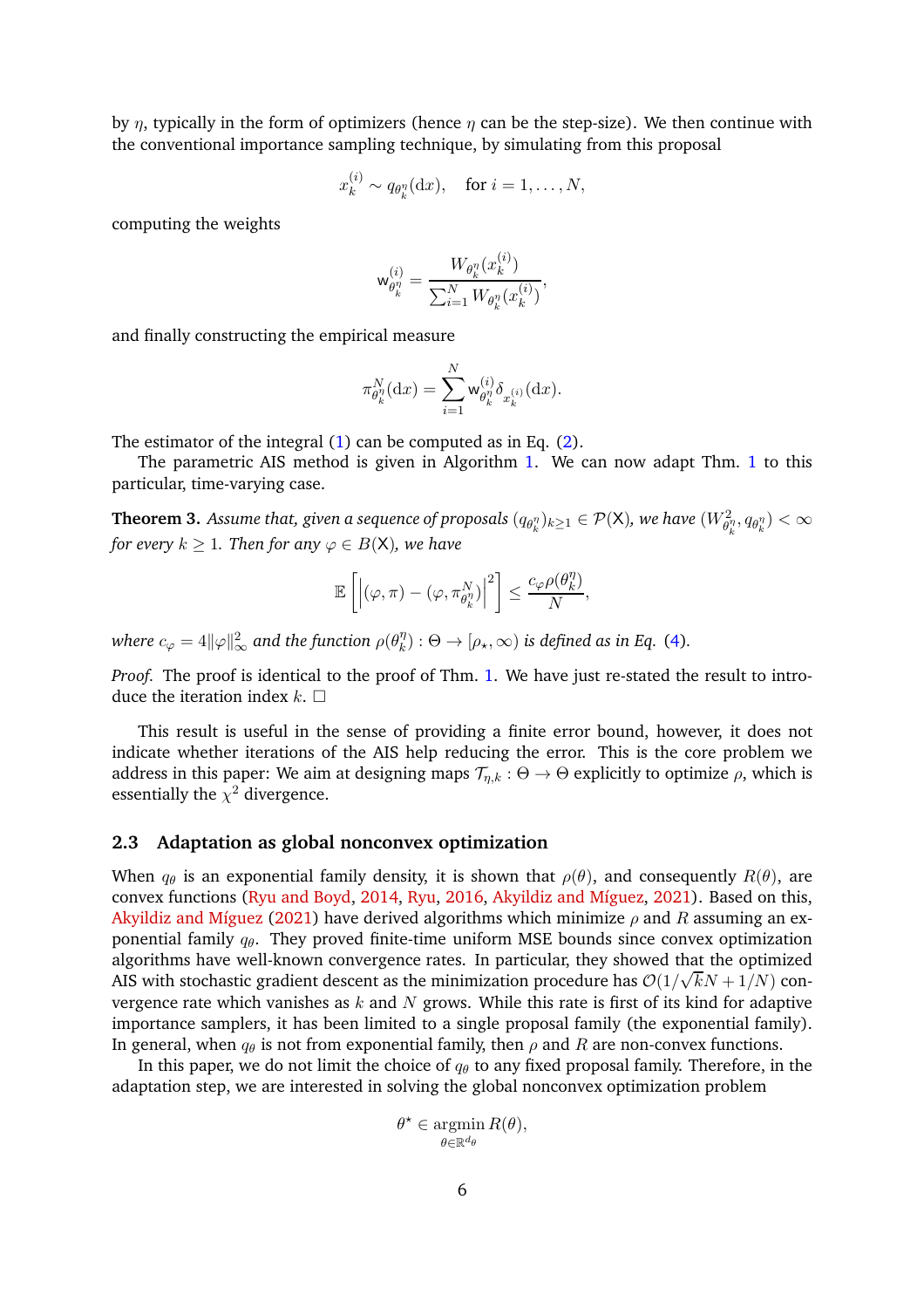where  $R(\theta)$  is given in [\(6\)](#page-3-4). This will lead to a global optimizer  $\theta^*$  which will give the best possible proposal in terms of minimizing the MSE of the importance sampler. We use stochastic gradient Langevin dynamics (SGLD) [\(Zhang et al.](#page-15-3), [2019](#page-15-3)) and its underdamped counterpart stochastic gradient Hamiltonian Monte Carlo (SGHMC) [\(Akyildiz and Sabanis,](#page-12-6) [2020\)](#page-12-6) for global optimization. We summarize the algorithms in the next section.

### <span id="page-6-0"></span>**3 The Algorithms**

In this section, we describe two methods for adaptation of AIS that leads to globally optimal importance samplers. We note that, within this section, we only consider the case of selfnormalized importance sampling (SNIS) which is the practical case. We also assume, we have only stochastic estimates of the gradient of the  $R(\theta)$  function.

**Remark 3.** We remark that the gradient can be computed as (see Appendix [A](#page-12-8) for a derivation)

<span id="page-6-1"></span>
$$
\nabla R(\theta) = -\mathbb{E}_{q_{\theta}} \left[ \frac{\Pi^2(X)}{q_{\theta}^2(X)} \nabla \log q_{\theta}(X) \right]. \tag{7}
$$

Therefore the stochastic estimate of  $\nabla R(\theta)$  can be obtained by sampling from  $q_{\theta}$ , a straightforward and routine operation of the AIS. We also remark that this gradient can be written in terms of the unnormalized weight function

$$
\nabla R(\theta) = -\mathbb{E}_{q_{\theta}} \left[ W_{\theta}^2(X) \nabla \log q_{\theta}(X) \right].
$$

This suggests that the adaptation will use weights and samples from  $q_{\theta}$ , which makes this operation much closer to the classical mixture AIS approaches.

### **3.1 Low Variance Gradient Estimation**

We assume that the proposal is reparameterizable: We assume  $x \sim q_\theta$  can be performed by first sampling  $\varepsilon \sim r_{\varepsilon}$  and setting  $x = g_{\theta}(\varepsilon)$ . Therefore, the gradient expression in eq. [\(7\)](#page-6-1) becomes

$$
\nabla R(\theta) = -\mathbb{E}_{r_{\varepsilon}} \left[ \frac{\Pi^2(g_{\theta}(\varepsilon))}{q_{\theta}^2(g_{\theta}(\varepsilon))} \nabla \log q_{\theta}(g_{\theta}(\varepsilon)) \nabla g_{\theta}(\varepsilon) \right].
$$

We remark that this does not limit the flexibility of our parametric family, as reparameterization is widely used as a variance reduction technique in variational inference (VI) and variational autoenconders (VAEs) and a flexible choice of parametric families is possible via this mechanism (see [Dieng et al.](#page-13-14) [\(2017\)](#page-13-14) and [Lopez et al.](#page-14-14) [\(2020\)](#page-14-14) for applications of  $\chi^2$ -divergence minimization in VI and VAEs, respectively). A second motivation to do so is to consider the numerical difficulties related to high-variance in estimating  $\chi^2$ -divergence as laid out by [Pradier et al.](#page-14-15) [\(2019\)](#page-14-15). Finally, the Langevin dynamics with stochastic gradients is well studied when the randomness in the gradient is independent of the parameter of interest. It is therefore natural to consider this setting for gradient estimation.

We denote the stochastic gradient accordingly as  $H(\theta, \varepsilon)$  and define

<span id="page-6-2"></span>
$$
H(\theta, \varepsilon) = -\frac{\Pi^2(g_{\theta}(\varepsilon))}{q_{\theta}^2(g_{\theta}(\varepsilon))} \nabla \log q_{\theta}(g_{\theta}(\varepsilon)) \nabla g_{\theta}(\varepsilon).
$$
 (8)

In order to prove convergence of the schemes we analyze, we assume certain regularity conditions of this term, see Sec. [4](#page-7-0) for details.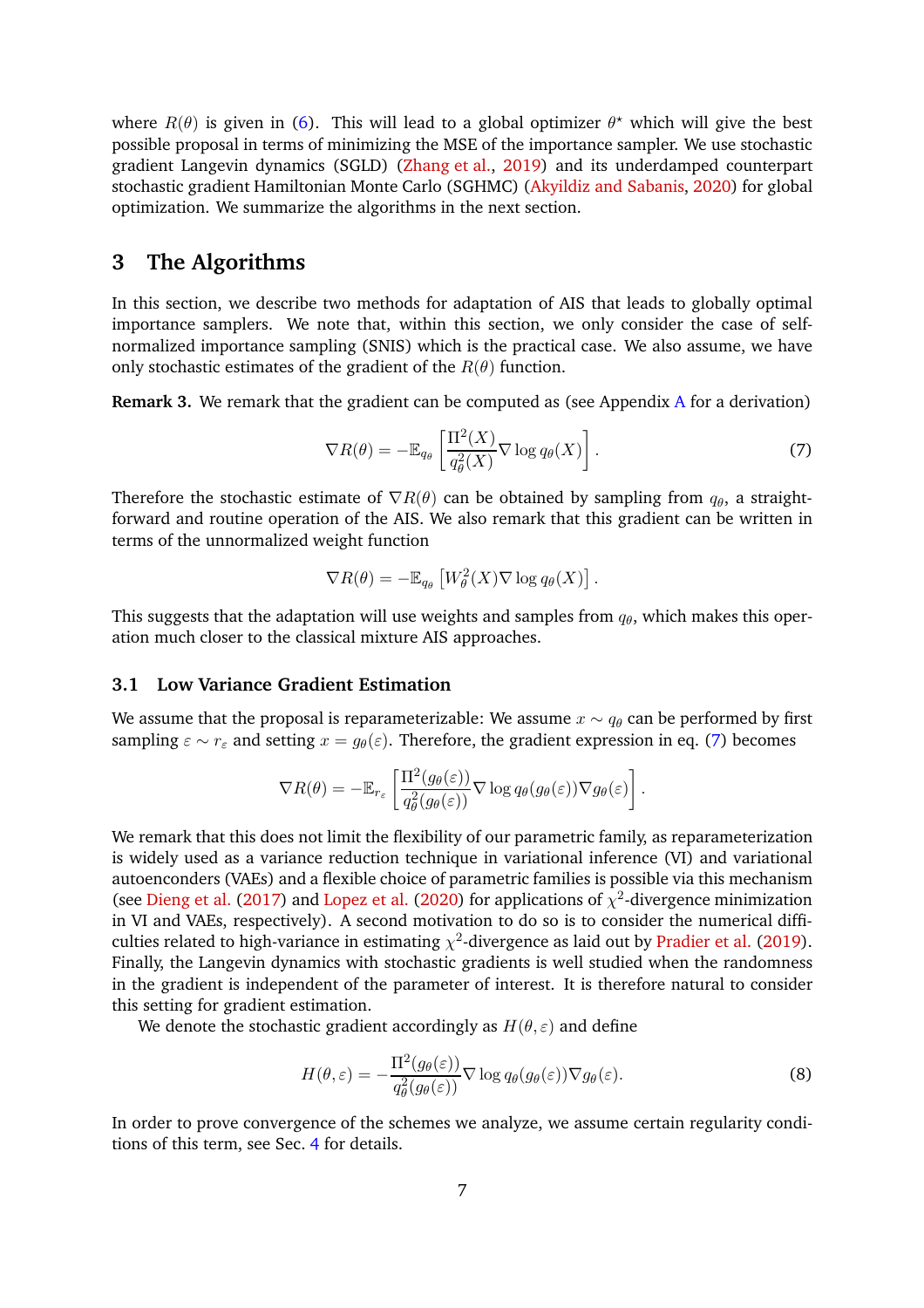### **3.2 Stochastic Overdamped Langevin AIS**

We aim at the global optimization of  $R(\theta)$ . We consider two schemes for this purpose. The first method we consider uses stochastic gradient Langevin dynamics (SGLD) [\(Welling and Teh](#page-15-1), [2011](#page-15-1), [Zhang et al.](#page-15-3), [2019](#page-15-3)) to adapt the proposal. For this purpose, we design the mappings  $\mathcal{T}_{n,k}$ as SGLD steps

<span id="page-7-6"></span>
$$
\theta_{k+1}^{\eta} = \theta_k^{\eta} - \eta H(\theta_k^{\eta}, \varepsilon_k) + \sqrt{\frac{2\eta}{\beta}} \xi_{k+1},\tag{9}
$$

i.e.,  $\mathcal{T}_{\eta,k}(\theta_k^{\eta})$  $\binom{\eta}{k} = \theta_k^{\eta} - \eta H(\theta_k^{\eta})$  $k(\theta_k^n, \varepsilon_k) + \sqrt{\frac{2\eta}{\beta}} \xi_{k+1}$ , where  $\varepsilon_k \sim r_\varepsilon$ ,  $\mathbb{E}[H(\theta, \varepsilon_k)] = \nabla R(\theta)$ , and  $(\xi_k)_{k \in \mathbb{N}}$ are standard Normal random variables with zero mean and unit variance. The parameter  $\beta$  is called the inverse temperature parameter. Note that we consider a single sample estimate of the gradient  $\nabla R(\theta)$  as it is customary in the gradient estimation literature with reparameterization trick. This mapping  $\mathcal{T}_{n,k}$  acts as a global optimizer in Algorithm [1](#page-4-0) as we described before. The method is dubbed as stochastic overdamped Langevin AIS (SOLAIS).

### **3.3 Stochastic Underdamped Langevin AIS**

The second method we use is the stochastic gradient Hamiltonian Monte Carlo (SGHMC) [\(Chen et al.,](#page-13-9) [2014](#page-13-9), [Akyildiz and Sabanis](#page-12-6), [2020\)](#page-12-6) which read as

$$
V_{k+1}^{\eta} = V_k^{\eta} - \eta[\gamma V_k^{\eta} + H(\theta_k^{\eta}, X_{k+1})] + \sqrt{\frac{2\gamma\eta}{\beta}} \xi_{k+1},
$$
\n(10)

<span id="page-7-2"></span><span id="page-7-1"></span>
$$
\theta_{k+1}^{\eta} = \theta_k^{\eta} + \eta V_k^{\eta}.\tag{11}
$$

where  $\gamma > 0$  is the friction parameter,  $(V_k^{\eta})$  $(\mathcal{K}^{\eta}_k)_{k\in\mathbb{N}}$  are so-called momentum variables,  $\mathbb{E}[H(\theta^{\eta}_k)]$  $\binom{n}{k}, \varepsilon_{k+1})] =$  $\nabla R(\theta_k^{\eta}$  $\binom{\eta}{k}$ , and  $(\xi_k)_{k\geq 1}$  are standard Normal random variables with zero mean and unit variance. In this case, the mapping  $\mathcal{T}_{n,k}$  comprises of two steps [\(10\)](#page-7-1)-[\(11\)](#page-7-2). This method is dubbed as stochastic underdamped Langevin AIS (SULAIS).

# <span id="page-7-0"></span>**4 Analysis**

In this section, we provide the analysis of the adaptive importance samplers described above. In particular, we start by assuming that the adaptation can be driven by an exact gradient  $\nabla R(\theta)$ as an illustrative case and analyze this case in Sec. [4.1.](#page-7-3) Albeit unrealistic, this gives us a starting point. Then we analyze the SOLAIS and SULAIS schemes in Sec. [4.2](#page-9-0) and [4.3,](#page-10-0) respectively.

### <span id="page-7-3"></span>**4.1 Convergence rates for deterministic overdamped Langevin AIS**

In this section, we provide a simplified analysis to give the intuition of our main results. This case considers a fictitious scenario where the gradients of  $R$  can be exactly obtained. Hence, we can use overdamped Langevin dynamics to optimize the parameters of the proposal

<span id="page-7-5"></span>
$$
\theta_{k+1}^{\eta} = \theta_k^{\eta} - \eta \nabla R(\theta_k^{\eta}) + \sqrt{\frac{2\eta}{\beta}} \xi_{k+1}.
$$
\n(12)

<span id="page-7-4"></span>We place the following assumptions on R.

**Assumption 1.** *The gradient of R is*  $L_R$ *-Lipschitz, i.e., for any*  $\theta, \theta' \in \mathbb{R}^d$ ,

$$
\|\nabla R(\theta) - \nabla R(\theta')\| \le L_R \|\theta - \theta'\|.
$$
\n(13)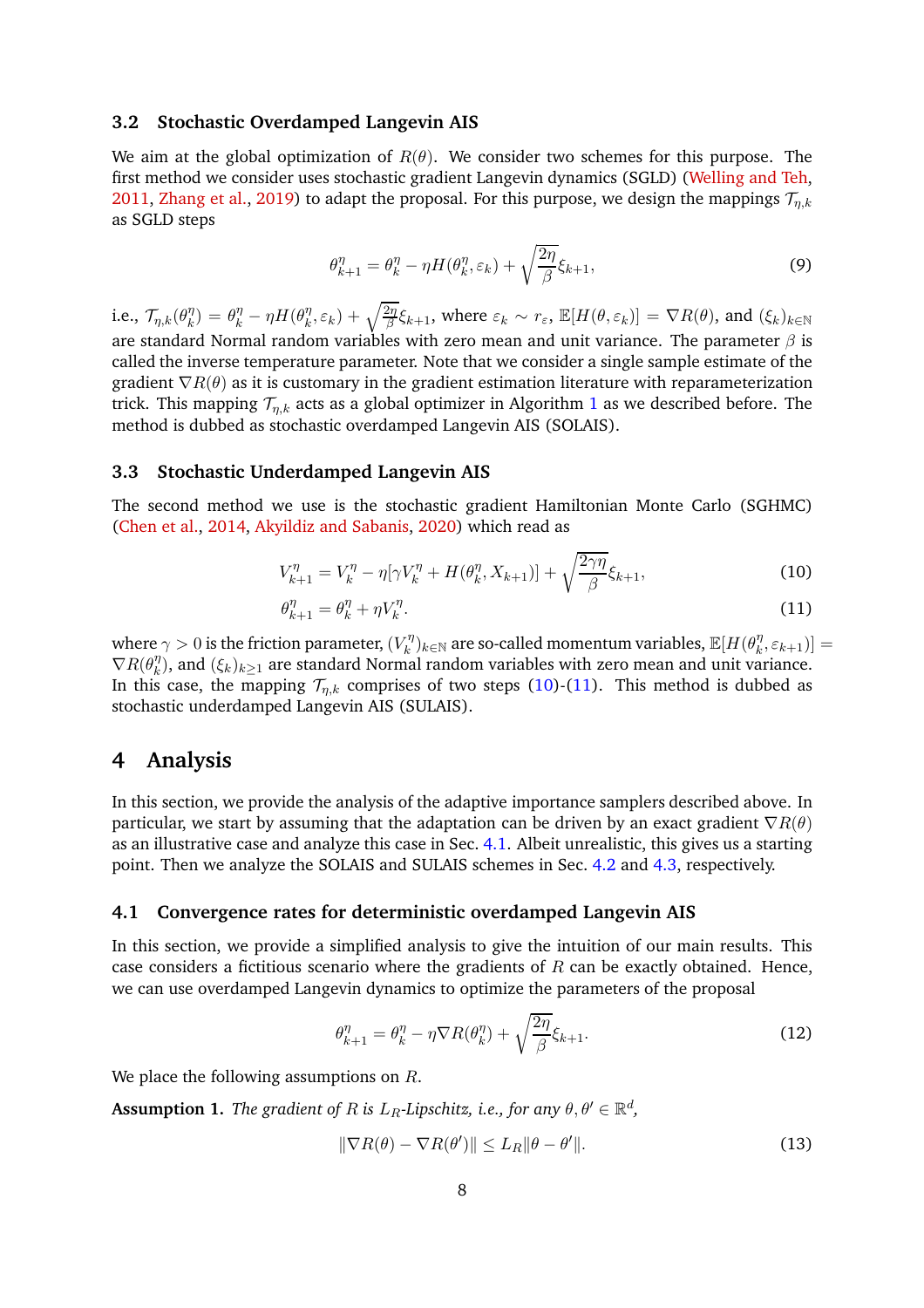<span id="page-8-0"></span>Next, we assume the standard dissipativity assumption in non-convex optimization literature.

#### **Assumption 2.** *The gradient of R is*  $(m_B, b_B)$ -dissipative, i.e., for any  $\theta$

$$
\langle \nabla R(\theta), \theta \rangle \ge m_R \|\theta\|^2 - b_R. \tag{14}
$$

<span id="page-8-1"></span>We can now adapt Thm. 3.3 of [Xu et al.](#page-15-2) [\(2018\)](#page-15-2).

**Theorem 4.** *[\(Xu et al.,](#page-15-2) [2018,](#page-15-2) Thm. 3.3) Under Assumptions [1](#page-7-4)[-2,](#page-8-0) we obtain*

$$
\mathbb{E}[R(\theta_k^{\eta})] - R_{\star} \le c_1 e^{-c_0 k \eta} + \frac{c_2}{\beta} \eta + c_3,
$$

*where*

$$
c_3 = \frac{d}{2\beta} \log \left( \frac{eL_R(b_R \beta/d + 1)}{m_R} \right),\tag{15}
$$

*where*  $R_{\star} = \min_{\theta \in \mathbb{R}^d} R(\theta)$  and  $c_0, c_1, c_2 > 0$  are constants given in [Xu et al.](#page-15-2) [\(2018,](#page-15-2) Thm. 3.3).

In order to shed light onto some of the intuition, we note that  $c_0$  is related to the spectral gap of the underlying Markov chain, characterizing the speed of convergence of the underlying continuous-time Langevin diffusion to the target. The constant  $c_2$  is a result of the discretization error of the Langevin algorithm. Finally,  $c_3$  is the error caused by the fact that the latest sample of the Markov chain  $\theta_k^{\eta}$  $\frac{\eta}{k}$  is used to estimate the optima, i.e.,  $c_3$  quantifies the gap between

$$
\mathbb{E}[R(\theta_\infty)] - R_\star,
$$

where  $\theta_{\infty} \sim \exp(-R(\theta))$ , i.e., a random variable with the target measure of the chain. This gap is independent of  $n$ .

<span id="page-8-2"></span>We next provide the MSE result of the importance sampler whose proposal is driven by the Langevin algorithm [\(12\)](#page-7-5).

**Theorem 5.** Let Assumptions [1](#page-7-4) and [2](#page-8-0) hold, let  $(\theta_k^n)$  $\binom{\eta}{k} _{k\geq 1}$  be generated by the recursion in [\(12\)](#page-7-5), and assume that for a sequence of proposals  $(q_{\theta_k^{\eta}})_{k\geq 1}\in \mathcal{P}(\mathsf{X})$ , we have  $(W_{\theta_k^{\eta}},q_{\theta_k^{\eta}})<\infty$  for every k. *Then for any*  $\varphi \in B(X)$ *, we have* 

$$
\mathbb{E}\left[\left|\left(\varphi,\pi\right)-\left(\varphi,\pi_{\theta_{k}^{\eta}}^{N}\right)\right|^{2}\right] \leq \frac{c_{\varphi,\pi}c_{1}e^{-c_{0}k\eta}}{N}+\frac{c_{2}c_{\varphi,\pi}}{\beta}\frac{\eta}{N}+\frac{c_{\varphi,\pi}c_{3}}{N}+\frac{c_{\varphi}\rho_{\star}}{N}.
$$
 (16)

<span id="page-8-3"></span>.

where  $c_{\varphi,\pi}=c_\varphi/Z_\pi^2$  and  $c_0,c_1,c_2,c_3$  are given in Thm. [4.](#page-8-1)

*Proof.* Let  $\mathcal{F}_{k-1} = \sigma(\theta_0^{\eta})$  $\theta_0^{\eta}, \ldots, \theta_{k-1}^{\eta}$ ). We note using Thm. [3,](#page-5-0) we have

$$
\begin{aligned} \mathbb{E}\left[\left|(\varphi,\pi)-(\varphi,\pi^N_{\theta^{\eta}_k})\right|^2\Big|\mathcal{F}_{k-1}\right] &\leq \frac{c_\varphi R(\theta^{\eta}_k)}{Z_{\pi}^2 N},\\ &\leq \frac{c_\varphi(R(\theta^{\eta}_k)-R_{\star})}{Z_{\pi}^2 N}+\frac{c_\varphi \rho_{\star}}{N} \end{aligned}
$$

Taking expectations of both sides and using Thm. [4](#page-8-1) for the first term on the r.h.s. concludes the result.

This result provides a uniform-in-time error bound for the adaptive importance samplers with general proposals.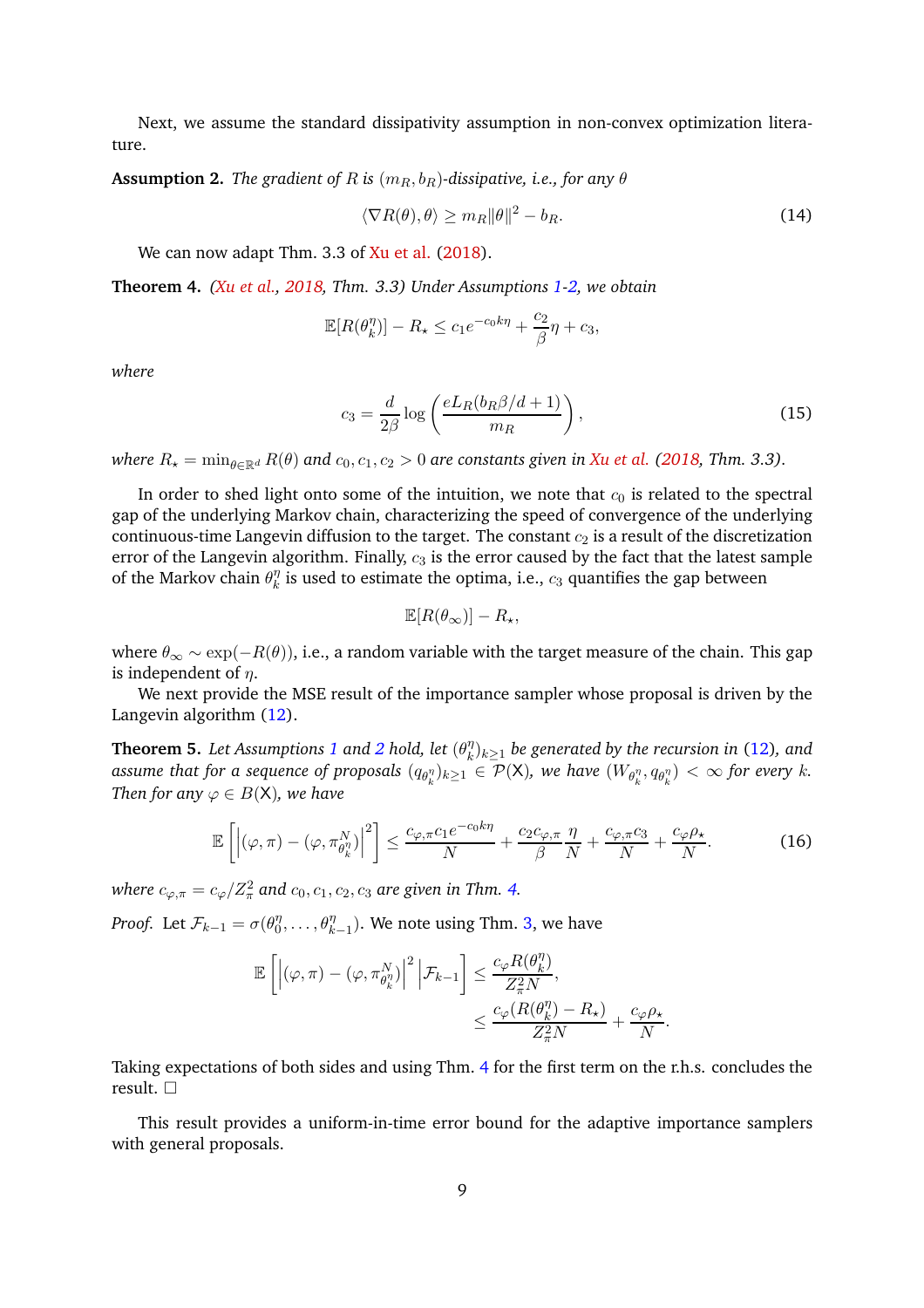#### <span id="page-9-0"></span>**4.2 Convergence rates of SOLAIS**

In this section, we start with placing assumptions on stochastic gradients  $H(\theta, \varepsilon)$  as defined in [\(8\)](#page-6-2). We note that these assumptions are the most relaxed conditions to prove the convergence of Langevin dynamics to this date, see, e.g., [Zhang et al.](#page-15-3) [\(2019\)](#page-15-3), [Chau et al.](#page-13-15) [\(2021](#page-13-15)). We first need to assume that sufficient moments of the distribution  $r_{\varepsilon}$  exists.

<span id="page-9-1"></span>**Assumption 3.** We have  $|\theta_0| \in L^4$ . The process  $(\varepsilon_k)_{k \in \mathbb{N}}$  is i.i.d. with  $|\varepsilon_0| \in L^{4(\rho+1)}$ . Also,  $\mathbb{E}[H(\theta,\varepsilon_0)] = \nabla R(\theta).$ 

<span id="page-9-2"></span>Next, we place a *local* Lipschitz assumption on H.

**Assumption 4.** *There exists positive constants*  $L_1$ *,*  $L_2$ *, and*  $\rho$  *such that* 

$$
|H(\theta,\varepsilon) - H(\theta',\varepsilon)| \le L_1(1+|\varepsilon|)^{\rho} |\theta - \theta'|
$$
  

$$
|H(\theta,\varepsilon) - H(\theta,\varepsilon')| \le L_2(1+|\varepsilon|+|\varepsilon'|)^{\rho} (1+|\theta|)|\varepsilon - \varepsilon'|
$$

<span id="page-9-3"></span>Finally, we assume a local dissipativity assumption.

 ${\bf Assumption~5.}$  *There exist*  $M:\mathbb{R}^{d_{\varepsilon}}\to\mathbb{R}^{d_{\theta}\times d_{\theta}},$  $b:\mathbb{R}^{d_{\varepsilon}}\to\mathbb{R}$  *such that for any*  $x,y\in\mathbb{R}^{d_{\theta}},$ 

$$
\langle y, M(x)y \rangle \ge 0
$$

and for all  $\theta \in \mathbb{R}^{d_{\theta}}$  and  $\varepsilon \in \mathbb{R}^{d_{\varepsilon}},$ 

$$
\langle H(\theta,\varepsilon),\theta\rangle \geq \langle \theta,M(\varepsilon)\theta\rangle - b(\varepsilon).
$$

**Remark 4.** We note that we can relate parameters introduced in these assumptions to the ones we introduced in the deterministic case  $L_R$  and  $b_R$ . In particular,

$$
L_R = L_1 \mathbb{E}[(1 + |\varepsilon_0|)^{\rho}],
$$
 and  $b_R = \mathbb{E}[b(\varepsilon_0)].$ 

We also note that the smallest eigenvalue of the matrix  $\mathbb{E}[M(\varepsilon_0)]$  is  $m_R$ .

<span id="page-9-4"></span>We can finally state the convergence result of the SGLD for non-convex optimization from [Zhang et al.](#page-15-3) [\(2019\)](#page-15-3).

**Theorem 6.** *[\(Zhang et al.](#page-15-3), [2019,](#page-15-3) Corollary 2.9) Let*  $\theta_k^{\eta}$  $\frac{\eta}{k}$  be generated by the SOLAIS recursion [\(9\)](#page-7-6). *Let Assumptions* [3,](#page-9-1) [4,](#page-9-2) and [5](#page-9-3) hold. Then, there exist constants  $c_0, c_1, c_2, c_3, \eta_{max} > 0$  such that for *every*  $0 < \eta \leq \eta_{\text{max}}$ *,* 

$$
\mathbb{E}[R(\theta_k^{\eta})] - R_{\star} \le c_1 e^{-c_0 \eta k} + c_2 \eta^{1/4} + c_3,
$$

*where*  $c_0$ ,  $c_1$ ,  $c_2$ ,  $c_3$ ,  $\eta_{\text{max}}$  *are given explicitly in [Zhang et al.](#page-15-3)* [\(2019](#page-15-3)).

<span id="page-9-5"></span>With this result at hand, we can state the global convergence result of SOLAIS.

**Theorem 7.** Let  $\theta_k^{\eta}$ k *be generated by the SOLAIS recursion* [\(9\)](#page-7-6)*. Let Assumptions [3,](#page-9-1) [4,](#page-9-2) and [5](#page-9-3) hold. Then*

$$
\mathbb{E}\left[\left|(\varphi,\pi)-(\varphi,\pi_{\theta_k^{\eta}}^N)\right|^2\right] \leq \frac{c_{\varphi,\pi}c_1e^{-c_0\eta k}}{N}+\frac{c_2c_{\varphi,\pi}\eta^{1/4}}{N}+\frac{c_3c_{\varphi,\pi}}{N}+\frac{c_{\varphi}\rho_{\star}}{N}.
$$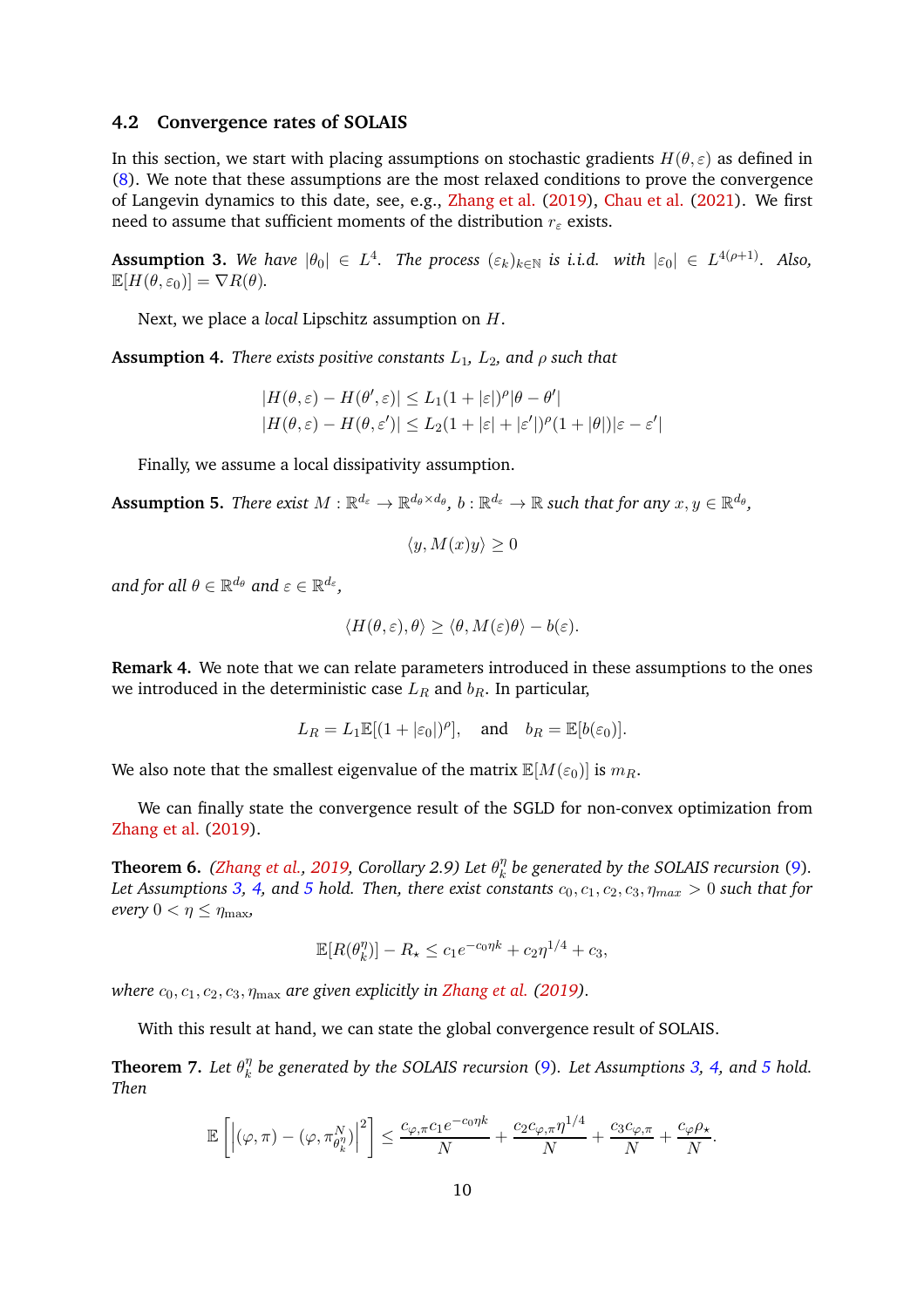*Proof.* Let  $\mathcal{F}_{k-1} = \sigma(\theta_0^{\eta})$  $\theta_0^{\eta},\ldots,\theta_{k-1}^{\eta}$ ) and  $\mathcal{G}_k=\sigma(\xi_1,\ldots,\xi_k)$ . Let  $\mathcal{H}_k=\mathcal{F}_{k-1}\bigvee\mathcal{G}_k$ . We next note  $\mathbb{E}\left[\left|(\varphi,\pi)-(\varphi,\pi_{\theta_{k}^{\eta}}^{N})\right|\right.$  $^{2}\left| \mathcal{H}_{k}\right.$ 1 ≤  $c_{\varphi,\pi}R(\theta_k^{\eta})$  $\binom{\eta}{k}$  $\frac{N}{N}$ .

We expand the r.h.s. as

$$
\frac{c_{\varphi,\pi}R(\theta_k^{\eta})}{N}=c_{\varphi,\pi}\frac{R(\theta_k^{\eta})-R_{\star}}{N}+\frac{c_{\varphi}\rho_{\star}}{N}.
$$

Taking unconditional expectations of boths sides, we obtain

$$
\mathbb{E}\left[\left|\left(\varphi,\pi\right)-\left(\varphi,\pi_{\theta_{k}^{\eta}}^{N}\right)\right|^{2}\right]\leq c_{\varphi,\pi}\frac{\mathbb{E}[R(\theta_{k}^{\eta})]-R_{\star}}{N}+\frac{c_{\varphi}\rho_{\star}}{N}.
$$

Using Thm. [6](#page-9-4) for the term  $\mathbb{E}[R(\theta_k^n)]$  ${k \choose k}$   $- R_{\star}$ , we obtain the result.  $\square$ 

We can again see that this is a uniform-in-iterations result for the AIS. As opposed to Thm. [5,](#page-8-2) the dependence to step-size in this theorem is worse: It is  $\mathcal{O}(\eta^{1/4})$  rather than  $\mathcal{O}(\eta)$ . The difference between this result and Thm. [5](#page-8-2) about the deterministic case is twofold: First, we assume that the gradients are stochastic, which is the case for real applications. Second, for the stochastic gradient  $H(\theta, \varepsilon)$ , our assumptions are the weakest possible assumptions, hence allows us to choose a wider family. It is possible, for example, to obtain better dependence in  $\eta$ if one assumes that stochastic gradients are uniformly Lipschitz, see, e.g., [Xu et al.](#page-15-2) [\(2018\)](#page-15-2).

### <span id="page-10-0"></span>**4.3 Convergence rates of SULAIS**

SGLD can be slow to converge for some problems. For this reason, its underdamped variant, SGHMC (and similar others) received significant attention recently for their better numerical behaviour. In this section, we provide the convergence rates for the case when SGHMC is used to drive the adaptation to minimize the  $\chi^2$  divergence.

<span id="page-10-1"></span>**Theorem 8.** *[\(Akyildiz and Sabanis,](#page-12-6) [2020](#page-12-6), Thm. 2.2) Let* θ η  $\frac{\eta}{k}$  be generated by the SULAIS recursion [\(10\)](#page-7-1)<sup>-</sup>[\(11\)](#page-7-2)*.* Let Assumptions [3,](#page-9-1) [4,](#page-9-2) and [5](#page-9-3) hold. Then, there exist constants  $c_0, c_1, c_2, c_3, \eta_{max} > 0$ *such that for every*  $0 < \eta \leq \eta_{\text{max}}$ ,

$$
\mathbb{E}[R(\theta_k^{\eta})] - R_{\star} \le c_1 e^{-c_0 \eta k} + c_2 \eta^{1/4} + c_3,\tag{17}
$$

*where*  $c_0$ ,  $c_1$ ,  $c_2$ ,  $c_3$ ,  $\eta_{\text{max}}$  *are given explicitly in [Akyildiz and Sabanis](#page-12-6)* [\(2020\)](#page-12-6).

<span id="page-10-2"></span>We can finally conclude with our global convergence result for SULAIS.

**Theorem 9.** Let  $\theta_k^{\eta}$ k *be generated by the SULAIS recursion* [\(10\)](#page-7-1)*-*[\(11\)](#page-7-2)*. Let Assumptions [3,](#page-9-1) [4,](#page-9-2) and [5](#page-9-3) hold. Then under the setting of Thm. [8](#page-10-1)*

$$
\mathbb{E}\left[\left|\left(\varphi,\pi\right)-\left(\varphi,\pi_{\theta_{k}^{n}}^{N}\right)\right|^{2}\right] \leq \frac{c_{\varphi,\pi}c_{1}e^{-c_{0}\eta k}}{N}+\frac{c_{2}c_{\varphi,\pi}\eta^{1/4}}{N}+\frac{c_{3}c_{\varphi,\pi}}{N}+\frac{c_{\varphi}\rho_{\star}}{N}.
$$

*Proof.* The proof follows the same steps as the proof of Thm. [7](#page-9-5) using Thm. [8.](#page-10-1)  $\Box$ 

We should note that in general the rates of SOLAIS and SULAIS are the same, unlike in the convex case [\(Akyildiz and Míguez](#page-12-3), [2021,](#page-12-3) Remark 12). This is not an artefact of the analysis above. In general, for dissipative potentials, the analysis of non-convex optimizers is difficult because of the worst-case scenarios, which unlike the convex case, may cancel the advantages of second order schemes like SGHMC in theory. We similarly observe that the rates of SOLAIS and SULAIS are the same in the sense that the convergence rates of SGLD and SGHMC are similar in the general non-convex setting.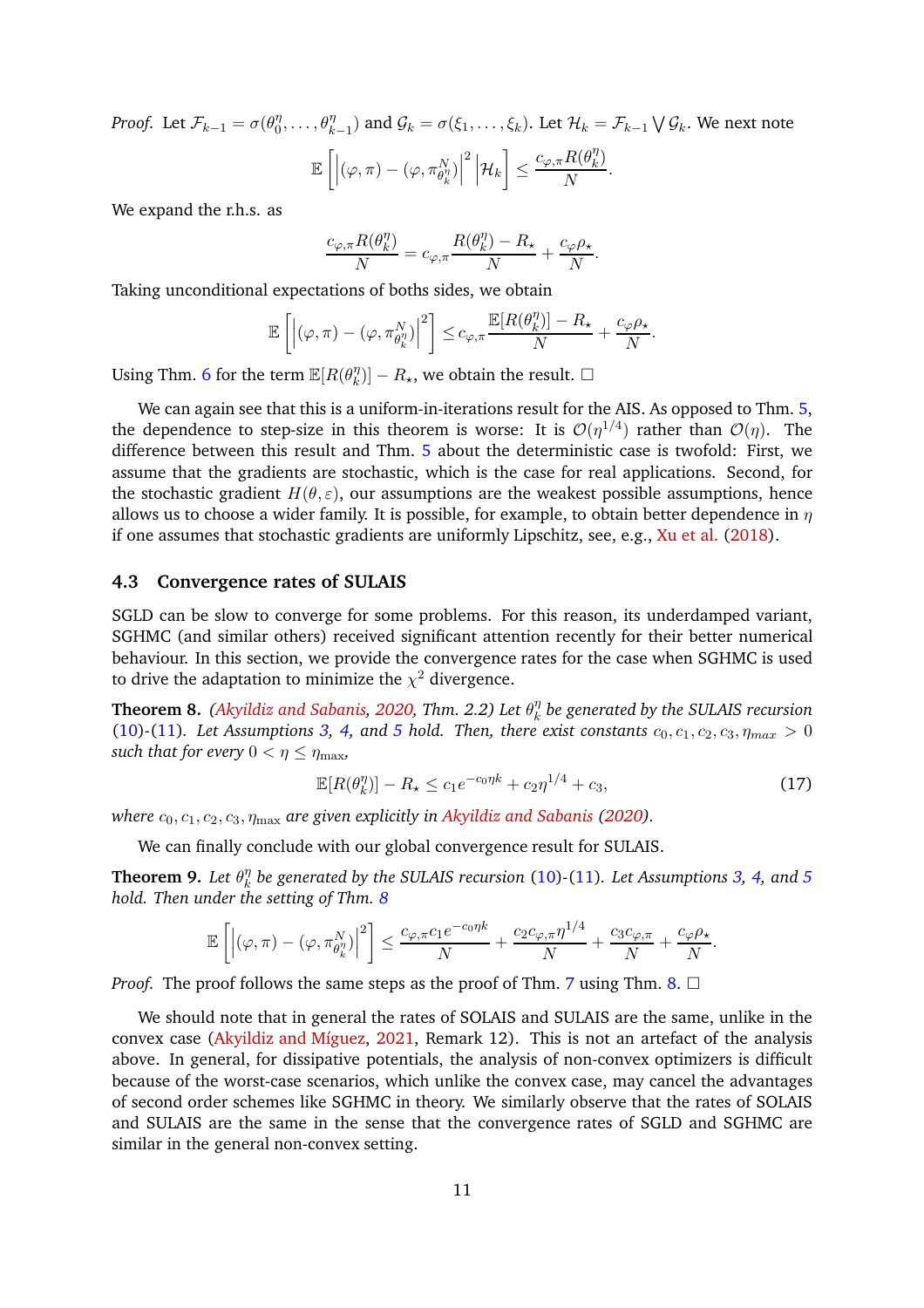### <span id="page-11-0"></span>**5 Discussion**

In this section, we summarize and discuss the constants in error bounds to provide intuition about the utility of our results. We restrict our attention to SOLAIS and SULAIS (i.e. we do not consider the deterministic scheme). In our discussion, we use  $c_0$ ,  $c_1$ ,  $c_2$ ,  $c_3$  to denote constants both in Thm. [7](#page-9-5) and [9](#page-10-2) as they have the same dependence to problem parameters.

**Dimension dependence.** Because dissipative non-convex potentials can cover worst case scenarios, the dimension dependence of  $c_1, c_2$  are  $\mathcal{O}(e^d)$  and  $c_0 = \mathcal{O}(e^{-d})$  [\(Zhang et al.,](#page-15-3) [2019](#page-15-3), [Akyildiz and Sabanis](#page-12-6), [2020\)](#page-12-6). These bounds are, however, worst case scenarios and reflect the edge cases. In practice, both SGLD and SGHMC perform well with non-convex potentials, leading to well-performing methods. Recall that  $c_3$  is given by

<span id="page-11-2"></span>
$$
c_3 = \frac{d}{2\beta} \log \left( \frac{eL_R(b_R \beta/d + 1)}{m_R} \right). \tag{18}
$$

In this case, one can see that  $c_3 = \mathcal{O}(d \log(1/d))$ , which degrades the bound as d grows.

**Dependence of inverse temperature**  $\beta$ . We note that  $c_0$ ,  $c_1$ , and  $c_2$  are  $\mathcal{O}(1/\beta)$  whereas  $\beta$ dependence of  $c_3$  is  $\mathcal{O}(\log \beta/\beta)$  as can be seen from [\(18\)](#page-11-2). This suggests a strategy to set  $\beta$  large enough so that  $c_3 = \mathcal{O}(\log \beta/\beta) \leq \epsilon$  to vanish  $c_3$  from the bound. If this is satisfied, then the second term  $c_2\eta^{1/4}$  can be controlled by the step-size and the first term  $c_1e^{-c_0\eta k}$  vanishes as  $k \to \infty$ .

**Calibrating step-sizes and the number of particles.** The discussion also suggests a possible heuristic to calibrate the step-sizes and the number of particles of the method: For sufficiently large k (so that the first term in [\(16\)](#page-8-3) is sufficiently small), setting  $N = \eta^{-\alpha}$  with  $\alpha > 0$  provides an overall MSE bound

$$
\mathbb{E}\left[\left|(\varphi,\pi)-(\varphi,\pi_{\theta_k^{\eta}}^N)\right|^2\right] \leq \mathcal{O}(\eta^{\alpha}).\tag{19}
$$

Therefore, one can trade computational efficiency with the statistical accuracy of the method as manifested by our error bound. For example, a small  $\alpha$  would correspond to a low number of particles, but a potentially high MSE.

### <span id="page-11-1"></span>**6 Conclusions**

We have provided global convergence rates for optimized adaptive importance samplers as introduced by [Akyildiz and Míguez](#page-12-3) [\(2021](#page-12-3)). Specifically, we considered the case of general proposal distributions and described adaptation schemes that globally optimize the  $\chi^2$ -divergence between the target and the proposal, leading to uniform error bounds for the resulting AIS schemes. Our approach is generic and can be adapted to several other schemes that are shown to be globally convergent. In other words, our guarantees apply when one replaces the SGLD or SGHMC with other optimizers, i.e., variance reduced variants [\(Zou et al.](#page-15-4), [2019](#page-15-4)), or tamed Euler schemes [\(Lim et al.](#page-14-9), [2021](#page-14-9)) or polygonal schemes [\(Lim and Sabanis,](#page-14-8) [2021\)](#page-14-8) which handle even more relaxed assumptions and enjoy improved stability. Our future work plans also include a separate and comprehensive numerical investigation of several different schemes to assess the global optimization performance of these optimizers to be used within the AIS schemes.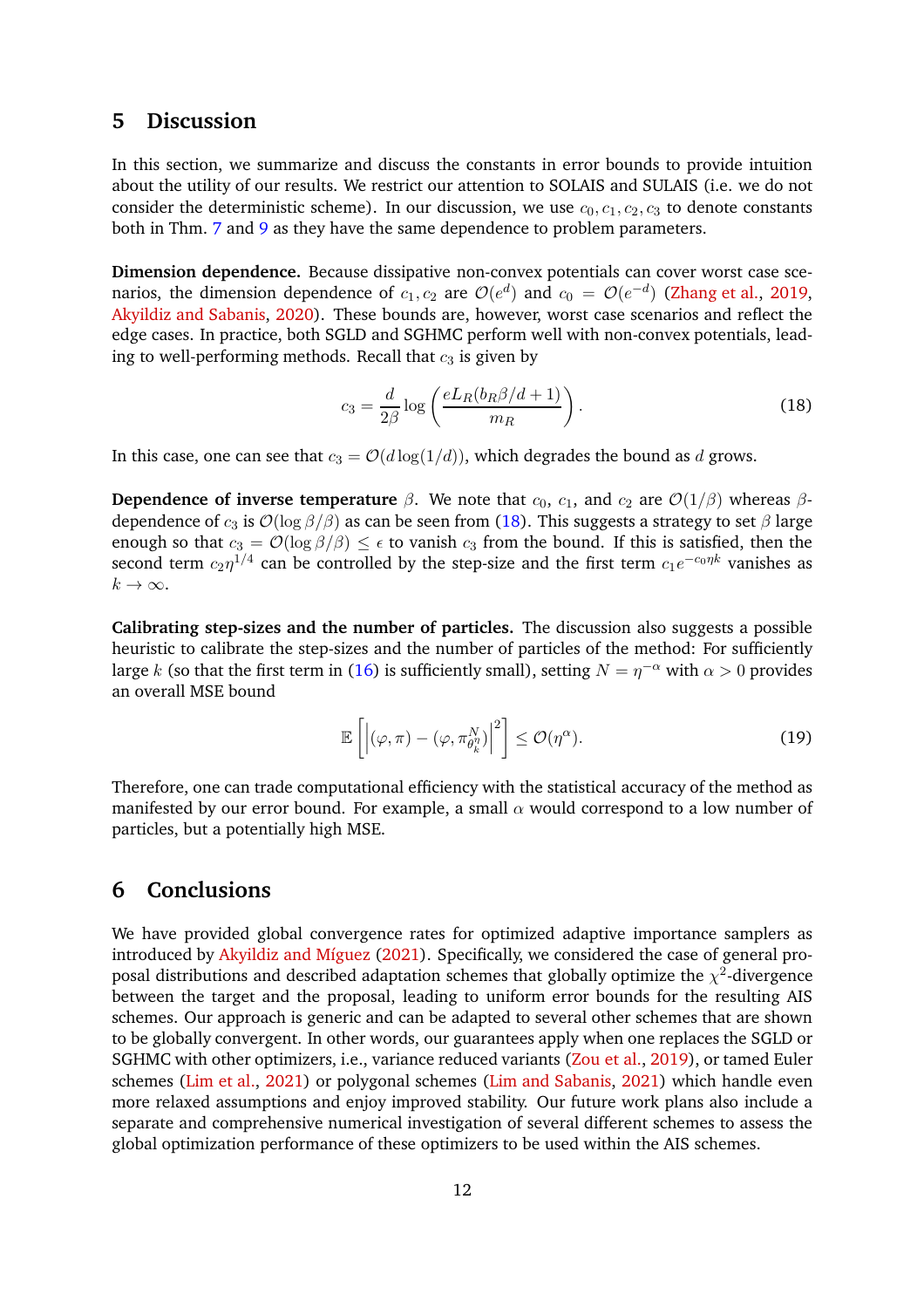# **Acknowledgements**

This work is supported by the Lloyd's Register Foundation Data Centric Engineering Programme and EPSRC Programme Grant EP/R034710/1 (CoSInES).

# <span id="page-12-8"></span>**Appendix**

# **A Gradient of** R(θ)

We derive the gradient in  $(7)$  as follows.

$$
\nabla R(\theta) = \nabla_{\theta} \int \frac{\Pi^{2}(x)}{q_{\theta}^{2}(x)} q_{\theta}(x) dx,
$$
  
\n
$$
= \nabla_{\theta} \int \frac{\Pi^{2}(x)}{q_{\theta}(x)} dx,
$$
  
\n
$$
= - \int \frac{\Pi^{2}(x)}{q_{\theta}^{2}(x)} \nabla q_{\theta}(x) dx,
$$
  
\n
$$
= - \int \frac{\Pi^{2}(x)}{q_{\theta}^{2}(x)} \nabla \log q_{\theta}(x) q_{\theta}(x) dx,
$$
  
\n
$$
= - \mathbb{E} \left[ \frac{\Pi^{2}(X)}{q_{\theta}^{2}(X)} \nabla \log q_{\theta}(X) \right].
$$

### **References**

- <span id="page-12-7"></span>S Agapiou, Omiros Papaspiliopoulos, D Sanz-Alonso, and AM Stuart. Importance sampling: Intrinsic dimension and computational cost. *Statistical Science*, 32(3):405–431, 2017.
- <span id="page-12-3"></span>Ömer Deniz Akyildiz and Joaquín Míguez. Convergence rates for optimised adaptive importance samplers. *Statistics and Computing*, 31(2):1–17, 2021.
- <span id="page-12-6"></span>Ömer Deniz Akyildiz and Sotirios Sabanis. Nonasymptotic analysis of Stochastic Gradient Hamiltonian Monte Carlo under local conditions for nonconvex optimization. *arXiv preprint arXiv:2002.05465*, 2020.
- <span id="page-12-4"></span>Bouhari Arouna. Adaptative monte carlo method, a variance reduction technique. *Monte Carlo Methods and Applications*, 10(1):1–24, 2004a.
- <span id="page-12-5"></span>Bouhari Arouna. Robbins-Monro algorithms and variance reduction in finance. *Journal of Computational Finance*, 7(2):35–62, 2004b.
- <span id="page-12-0"></span>Yoshua Bengio and Jean-Sébastien Senécal. Adaptive importance sampling to accelerate training of a neural probabilistic language model. *IEEE Transactions on Neural Networks*, 19(4): 713–722, 2008.
- <span id="page-12-1"></span>Mónica F Bugallo, Luca Martino, and Jukka Corander. Adaptive importance sampling in signal processing. *Digital Signal Processing*, 47:36–49, 2015.
- <span id="page-12-2"></span>Monica F Bugallo, Victor Elvira, Luca Martino, David Luengo, Joaquin Miguez, and Petar M Djuric. Adaptive Importance Sampling: The past, the present, and the future. *IEEE Signal Processing Magazine*, 34(4):60–79, 2017.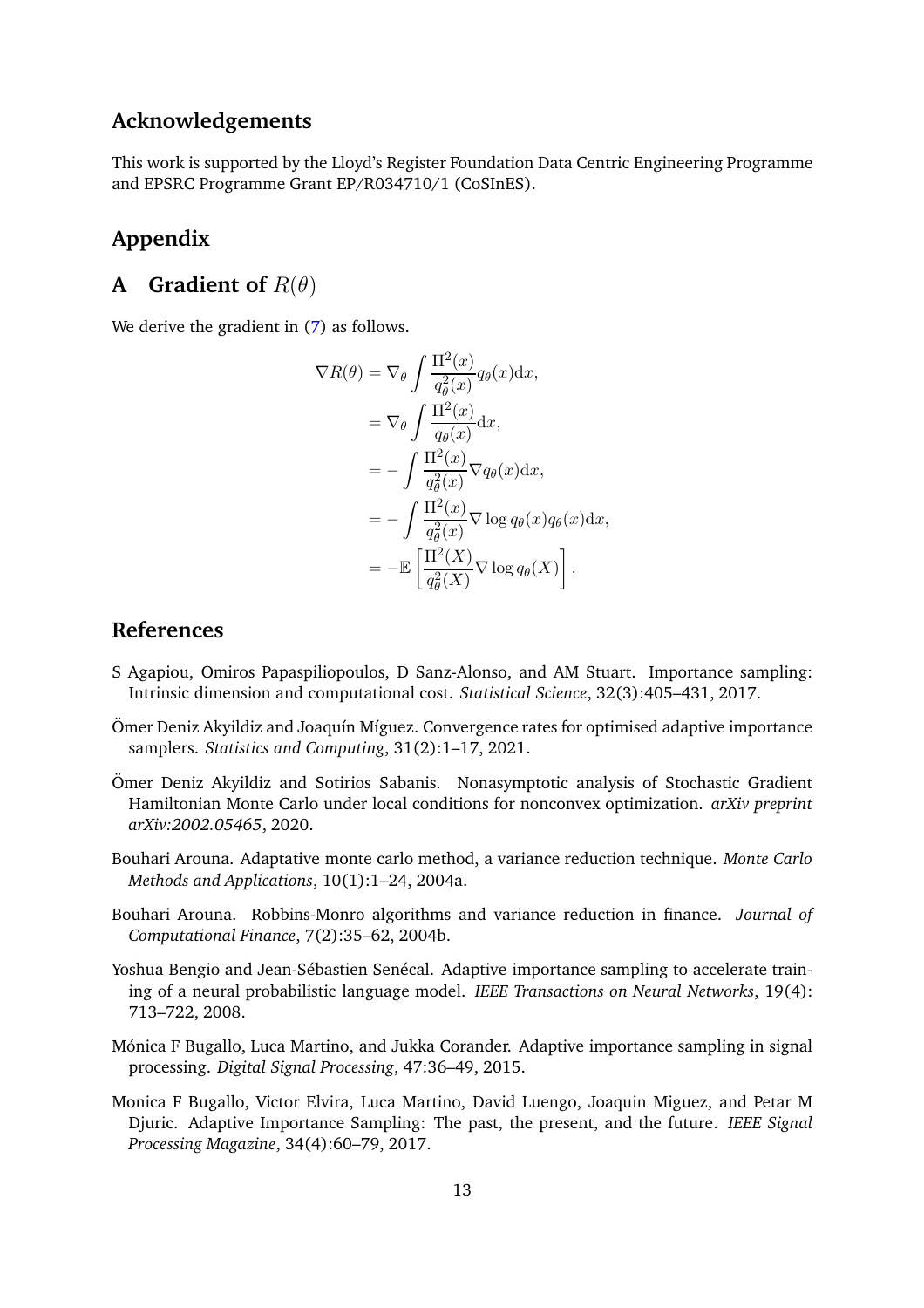- <span id="page-13-3"></span>Olivier Cappé, Arnaud Guillin, Jean-Michel Marin, and Christian P Robert. Population Monte Carlo. *Journal of Computational and Graphical Statistics*, 13(4):907–929, 2004.
- <span id="page-13-4"></span>Olivier Cappé, Randal Douc, Arnaud Guillin, Jean-Michel Marin, and Christian P Robert. Adaptive importance sampling in general mixture classes. *Statistics and Computing*, 18(4):447– 459, 2008.
- <span id="page-13-15"></span>Ngoc Huy Chau, Éric Moulines, Miklos Rásonyi, Sotirios Sabanis, and Ying Zhang. On stochastic gradient langevin dynamics with dependent data streams: The fully nonconvex case. *SIAM Journal on Mathematics of Data Science*, 3(3):959–986, 2021.
- <span id="page-13-9"></span>Tianqi Chen, Emily Fox, and Carlos Guestrin. Stochastic gradient hamiltonian monte carlo. In *International Conference on Machine Learning*, pages 1683–1691. PMLR, 2014.
- <span id="page-13-7"></span>Julien Cornebise, Éric Moulines, and Jimmy Olsson. Adaptive methods for sequential importance sampling with application to state space models. *Statistics and Computing*, 18(4):461– 480, 2008.
- <span id="page-13-8"></span>Bernard Delyon and François Portier. Asymptotic optimality of adaptive importance sampling. In *Proceedings of the 32nd International Conference on Neural Information Processing Systems*, pages 3138–3148, 2018.
- <span id="page-13-14"></span>Adji Bousso Dieng, Dustin Tran, Rajesh Ranganath, John Paisley, and David Blei. Variational inference via χ-upper bound minimization. In *Advances in Neural Information Processing Systems*, pages 2732–2741, 2017.
- <span id="page-13-5"></span>Randal Douc, Arnaud Guillin, J-M Marin, and Christian P Robert. Convergence of adaptive mixtures of importance sampling schemes. *The Annals of Statistics*, 35(1):420–448, 2007.
- <span id="page-13-13"></span>Víctor Elvira and Émilie Chouzenoux. Langevin-based strategy for efficient proposal adaptation in population monte carlo. In *ICASSP 2019-2019 IEEE International Conference on Acoustics, Speech and Signal Processing (ICASSP)*, pages 5077–5081. IEEE, 2019.
- <span id="page-13-1"></span>Víctor Elvira, Luca Martino, David Luengo, and Mónica F Bugallo. Improving population monte carlo: Alternative weighting and resampling schemes. *Signal Processing*, 131:77–91, 2017.
- <span id="page-13-2"></span>Víctor Elvira, Luca Martino, David Luengo, Mónica F Bugallo, et al. Generalized multiple importance sampling. *Statistical Science*, 34(1):129–155, 2019.
- <span id="page-13-10"></span>Murat A Erdogdu, Lester Mackey, and Ohad Shamir. Global non-convex optimization with discretized diffusions. *arXiv preprint arXiv:1810.12361*, 2018.
- <span id="page-13-12"></span>Matteo Fasiolo, Flávio Eler de Melo, and Simon Maskell. Langevin incremental mixture importance sampling. *Statistics and Computing*, 28(3):549–561, 2018.
- <span id="page-13-11"></span>Xuefeng Gao, Mert Gürbüzbalaban, and Lingjiong Zhu. Global convergence of stochastic gradient hamiltonian monte carlo for nonconvex stochastic optimization: Nonasymptotic performance bounds and momentum-based acceleration. *Operations Research*, 2021.
- <span id="page-13-0"></span>Hilbert Johan Kappen and Hans Christian Ruiz. Adaptive importance sampling for control and inference. *Journal of Statistical Physics*, 162(5):1244–1266, 2016.
- <span id="page-13-6"></span>Reiichiro Kawai. Adaptive monte carlo variance reduction for lévy processes with two-time-scale stochastic approximation. *Methodology and Computing in Applied Probability*, 10(2):199–223, 2008.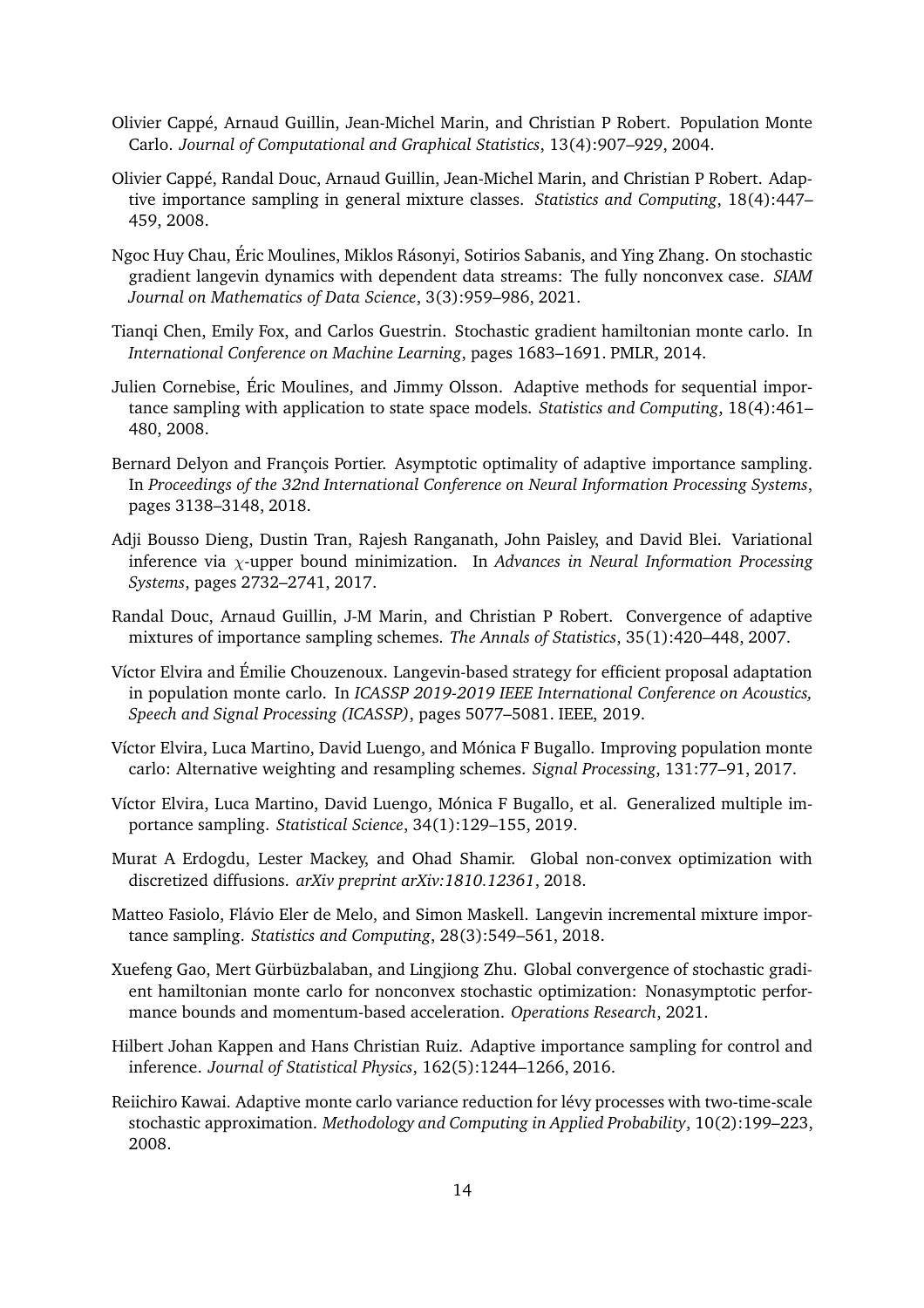- <span id="page-14-4"></span>Reiichiro Kawai. Acceleration on adaptive importance sampling with sample average approximation. *SIAM Journal on Scientific Computing*, 39(4):A1586–A1615, 2017.
- <span id="page-14-5"></span>Reiichiro Kawai. Optimizing adaptive importance sampling by stochastic approximation. *SIAM Journal on Scientific Computing*, 40(4):A2774–A2800, 2018.
- <span id="page-14-2"></span>Bernard Lapeyre and Jérôme Lelong. A framework for adaptive monte carlo procedures. *Monte Carlo Methods and Applications*, 17(1):77–98, 2011.
- <span id="page-14-8"></span>Dong-Young Lim and Sotirios Sabanis. Polygonal unadjusted langevin algorithms: Creating stable and efficient adaptive algorithms for neural networks. *arXiv preprint arXiv:2105.13937*, 2021.
- <span id="page-14-9"></span>Dong-Young Lim, Ariel Neufeld, Sotirios Sabanis, and Ying Zhang. Non-asymptotic estimates for tusla algorithm for non-convex learning with applications to neural networks with relu activation function. *arXiv preprint arXiv:2107.08649*, 2021.
- <span id="page-14-12"></span>Fernando Llorente, E Curbelo, Luca Martino, Victor Elvira, and D Delgado. MCMC-driven importance samplers. *arXiv preprint arXiv:2105.02579*, 2021.
- <span id="page-14-14"></span>Romain Lopez, Pierre Boyeau, Nir Yosef, Michael Jordan, and Jeffrey Regier. Decision-making with auto-encoding variational bayes. *Advances in Neural Information Processing Systems*, 33, 2020.
- <span id="page-14-0"></span>Luca Martino, Victor Elvira, David Luengo, and Jukka Corander. An adaptive population importance sampler: Learning from uncertainty. *IEEE Transactions on Signal Processing*, 63(16): 4422–4437, 2015.
- <span id="page-14-11"></span>Luca Martino, Victor Elvira, and David Luengo. Anti-tempered layered adaptive importance sampling. In *2017 22nd International Conference on Digital Signal Processing (DSP)*, pages 1–5. IEEE, 2017a.
- <span id="page-14-1"></span>Luca Martino, Victor Elvira, David Luengo, and Jukka Corander. Layered adaptive importance sampling. *Statistics and Computing*, 27(3):599–623, 2017b.
- <span id="page-14-10"></span>Ali Mousavi, Reza Monsefi, and Víctor Elvira. Hamiltonian adaptive importance sampling. *IEEE Signal Processing Letters*, 28:713–717, 2021.
- <span id="page-14-15"></span>Melanie F Pradier, Michael C Hughes, and Finale Doshi-Velez. Challenges in computing and optimizing upper bounds of marginal likelihood based on chi-square divergences. *Symposium on Advances in Approximate Bayesian Inference*, 2019.
- <span id="page-14-7"></span>Maxim Raginsky, Alexander Rakhlin, and Matus Telgarsky. Non-convex learning via stochastic gradient Langevin dynamics: a nonasymptotic analysis. In *Conference on Learning Theory*, pages 1674–1703, 2017.
- <span id="page-14-13"></span>Ernest K Ryu. *Convex optimization for Monte Carlo: Stochastic optimization for importance sampling*. PhD thesis, Stanford University, 2016.
- <span id="page-14-3"></span>Ernest K Ryu and Stephen P Boyd. Adaptive importance sampling via stochastic convex programming. *arXiv:1412.4845*, 2014.
- <span id="page-14-6"></span>Daniel Sanz-Alonso. Importance sampling and necessary sample size: an information theory approach. *SIAM/ASA Journal on Uncertainty Quantification*, 6(2):867–879, 2018.